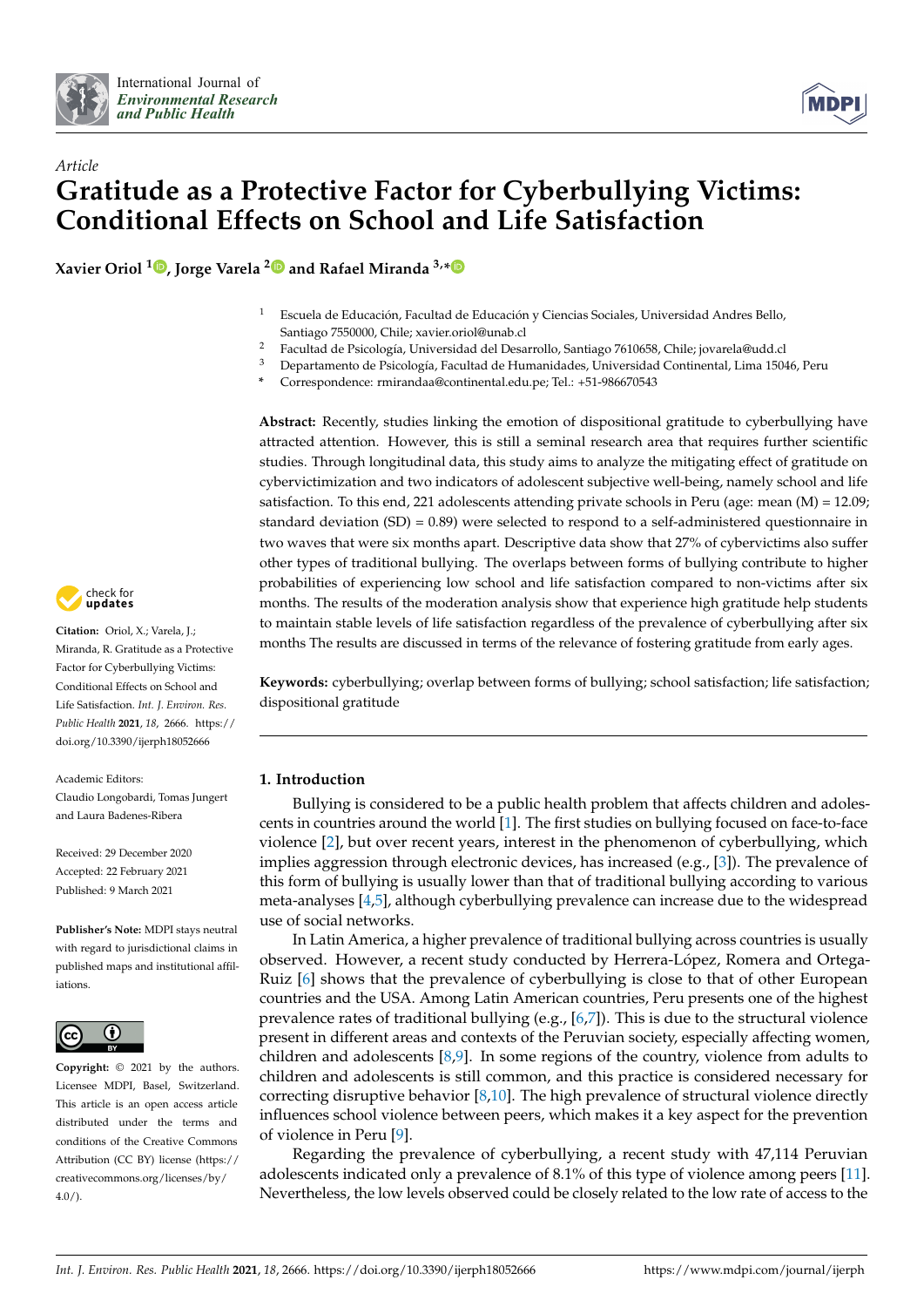Internet in many regions of Peru [\[12\]](#page-12-4). In this sense, other data on cyberbullying gathered from 5771 adolescents attending 71 schools in Lima show a much higher prevalence of up to 31.3% [\[9\]](#page-12-1).

#### *1.1. Cyberbullying and Its Overlap with Other Forms of Traditional Bullying*

Children and adolescents today have almost universal access to different types of technologies, such as mobile phones, iPads and the Internet and to various social media platforms. This access allows them to participate in new and more complex communities that extend beyond the schoolyard. However, this new digital context has led to the presence of aggressive episodes between students and associated negative consequences. Accordingly, researchers have attempted to examine these negative aggressive events in these digital settings [\[13\]](#page-12-5). Researchers have labeled this aggressive behavior as cyberbullying due to the overlap between bullying at the school and bullying suffered online [\[14\]](#page-12-6). Cyberbullying can be characterized as a type of bullying behavior that makes use of technologies, mostly because there is an important interrelation between the students who are involved in bullying and cyberbullying [\[15\]](#page-12-7). Cyberbullying has been defined by Smith et al. [\[16\]](#page-12-8) as "an aggressive, intentional act carried out by a group or individual, using electronic forms of contact, repeatedly and over time against a victim who cannot easily defend him or herself" (p. 376). Nevertheless, recent studies have questioned the need to consider cyberbullying as a repetitive behavior for the calculation of its prevalence (for review, [\[17\]](#page-12-9)). Cyberbullying is also different from traditional bullying because it not only does it take place via electronical devices but it is also a form of interpersonal violence that occurs outside of school [\[2,](#page-11-1)[18\]](#page-12-10).

The prevalence of this phenomenon, as stated above, seems to be lower than the prevalence observed for traditional bullying at the global level [\[4](#page-11-3)[,19\]](#page-12-11). Despite this, there are still important discussions regarding how to calculate this prevalence due to the differences between the instruments used to assess cyberbullying [\[17\]](#page-12-9). Another calculationrelated problem in Latin American countries such as Mexico, Peru and Chile is the lack of awareness of this form of violence among peers as a problem and issue that needs to be addressed [\[20\]](#page-12-12).

Another additional aspect to consider in the study of cyberbullying is that many bullies and cybervictims have also suffered some kind of traditional bullying [\[2\]](#page-11-1). Victims of cyberbullying itself show more symptoms of internalization and externalization than victims of traditional bullying [\[2\]](#page-11-1). However, when cybervictimization occurs simultaneously with other forms of face-to-face aggression, polyvictimization by peers is experienced, which increases the risk of anxiety, depression or loneliness, among other psychological problems [\[21\]](#page-12-13). Furthermore, having suffered different forms of victimization at once is a stronger predictor of mental health outcomes than having experienced only one form of victimization repeatedly [\[22\]](#page-12-14). Recently, it has been observed that suffering an overlap between traditional and bullying leads to a decrease in the subjective well-being of adolescents [\[11\]](#page-12-3).

#### *1.2. Effects of Cyberbullying Victimization on School and Life Satisfaction*

As observed over the last 10 years, an increasing number of studies have focused on the consequences of bullying through electronic devices on the mental health of adolescents (for a review, see [\[23,](#page-12-15)[24\]](#page-12-16)). Nevertheless, fewer studies have analyzed the relationship between this type of peer victimization and the subjective well-being indicator [\[11\]](#page-12-3), although this construct is considered fundamental to assess adolescent adjustment [\[25\]](#page-12-17). In this sense, subjective well-being is defined as the subjective global appraisal that people make of their own lives and is formed by a cognitive component (referred to as the cognitive appraisal of life satisfaction) and by an affective component (the experience of negative affects and the absence of negative affects) [\[26\]](#page-12-18). In addition to these components, interest in school satisfaction has also increased recently, as this is a relevant indicator of subjective wellbeing in adolescents due to the time they spend at school [\[27](#page-12-19)[,28\]](#page-12-20). In other studies, the need to consider school satisfaction as a subjective well-being indicator has been discussed,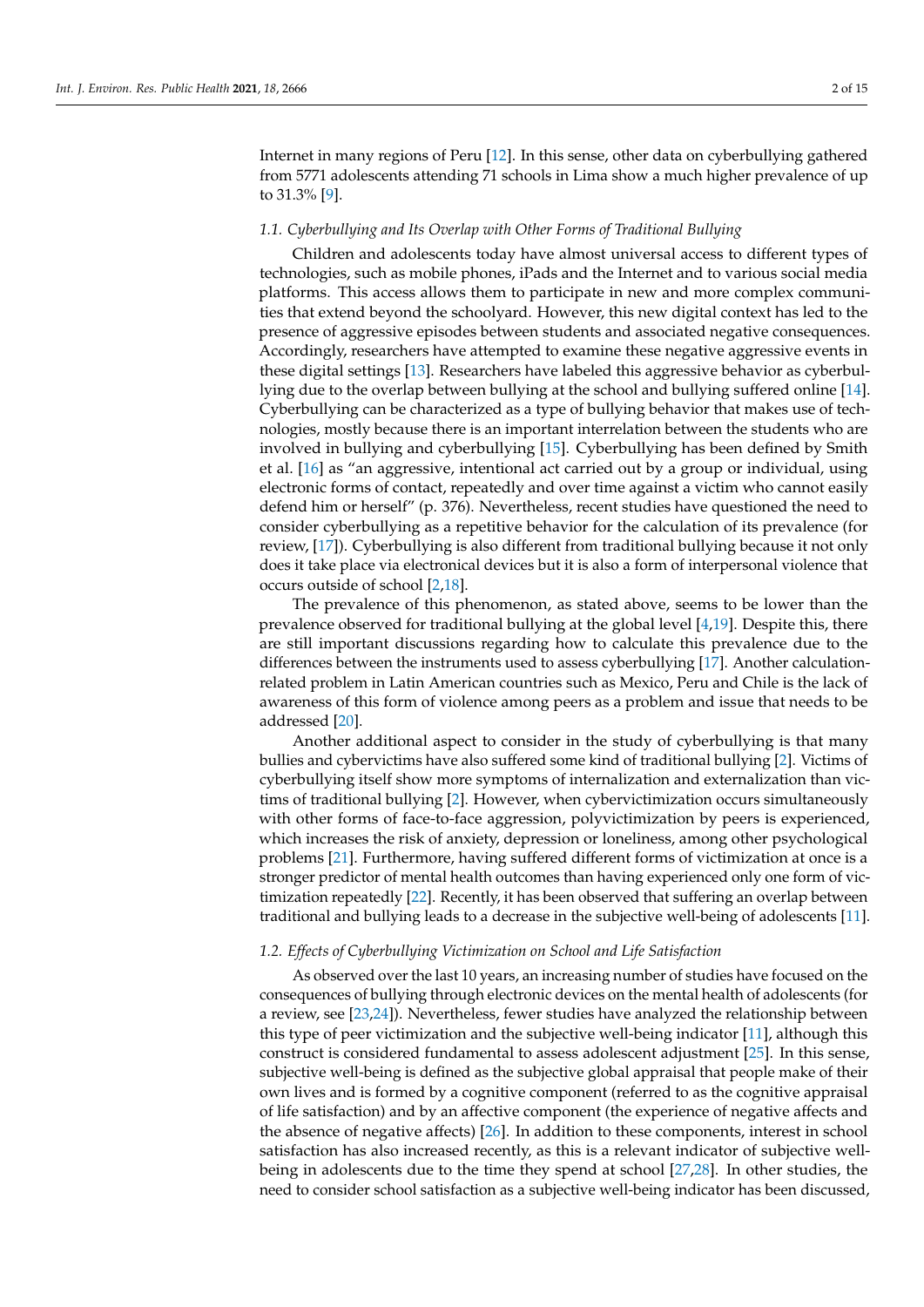since a strong relationship is observed between life satisfaction and other single-item and multi-item scales that assess, for instance, life satisfaction [\[7,](#page-11-6)[27](#page-12-19)[,28\]](#page-12-20), and because school is the second most important socialization context after family at this age [\[7](#page-11-6)[,29\]](#page-12-21). School satisfaction was initially defined as the appraisal of the generally positive aspects [\[29,](#page-12-21)[30\]](#page-12-22). In this sense, the initial Multidimensional Students Life Satisfaction scale proposed by Huebner [\[30\]](#page-12-22), which has been one of the most used tools in this context, comprises different items about aspects such as satisfaction with learning at school and interest in school and in its activities. Subsequently, other studies have also incorporated other items about satisfaction with interpersonal relationships with teachers or friends from school [\[7](#page-11-6)[,27\]](#page-12-19).

The existing research into the effects of cyberbullying on subjective well-being indicators such as life and school satisfaction shows that adolescents that are victims of this form of bullying present lower satisfaction than non-victims [\[31–](#page-12-23)[33\]](#page-12-24), and the fact of suffering cyberbullying also has a negative relationship with school satisfaction [\[34–](#page-12-25)[37\]](#page-13-0). Recently, it has been observed that an overlap between traditional bullying forms and cyberbullying increases the probabilities of experiencing a decrease in life satisfaction during adolescence [\[11\]](#page-12-3). In this sense, more studies are required to delve into the relationship between these variables, considering that an overlap between bullying forms is common during adolescence [\[2](#page-11-1)[,11\]](#page-12-3). In addition to this, there is a lack of more longitudinal studies that analyze the prospective relationships among these variables. An increase in the literature in this field could allow for a better understanding of the factors that can prevent and moderate the relationship between cybervictimization in order to relieve its effects on adolescent well-being [\[9\]](#page-12-1).

In summary, despite the increase in studies linking cyberbullying and subjective well-being indicators over the past decade, more studies are still required to observe the longitudinal relationships between these variables in adolescent samples. In addition, further studies delving into this relationship while considering the effect of suffered cyberbullying on subjective well-being indicators when the victims also experience other kinds of traditional bullying simultaneously are also required.

## *1.3. Dispositional Gratitude as a Protective Factor against Cybervictimization*

Gratitude is an emotion elicited when people are helped by others and is usually considered to be a trait [\[38\]](#page-13-1). Thus, to measure this emotion, some of the most used scales ask people about the frequency at which they experience gratitude in their everyday life [\[39](#page-13-2)[,40\]](#page-13-3). From an evolutional point of view, gratitude is considered to be one of the emotions that contributes most to the creation of stable bonds to kin, non-kin and social collectives, and thus it belongs to the family of moral emotions [\[41\]](#page-13-4). More recently, in addition to compassion and awe, gratitude has been placed in the category of self-transcendent emotions, which were given this denomination since they promote prosociality towards other people [\[42,](#page-13-5)[43\]](#page-13-6).

Gratitude is an emotion that promotes prosocial behavior towards others, as well as a constant positive affect [\[44](#page-13-7)[,45\]](#page-13-8). According to the broaden-and-build theory of positive emotions, the accumulation of positive affective experiences can be an important factor to promote subjective well-being. Specifically, the experience of a positive affect would also act as a mediator between gratitude and life satisfaction [\[46\]](#page-13-9). Other studies have also indicated a relationship between gratitude and the cognitive component of well-being related to life satisfaction. For example, a study conducted by Datu and Mateo [\[47\]](#page-13-10) with 409 Philippine adolescents showed that gratitude was positively associated with life satisfaction, as well as mediated partly by meaning in life. Another recent study conducted by You, Lee, Lee and Kim [\[46\]](#page-13-9) with 877 Korean teenagers indicated that grateful students experienced higher satisfaction. On the contrary, gratitude has been negatively associated with mental health problems such as anxiety and depression during adolescence [\[47\]](#page-13-10).

Gratitude has also been shown to have a strong relationship with another important indicator for subjective well-being in adolescence: school satisfaction [\[48,](#page-13-11)[49\]](#page-13-12). In a study conducted by Froh, Yukewicz and Kashdan [\[50\]](#page-13-13), gratitude was observed to present a robust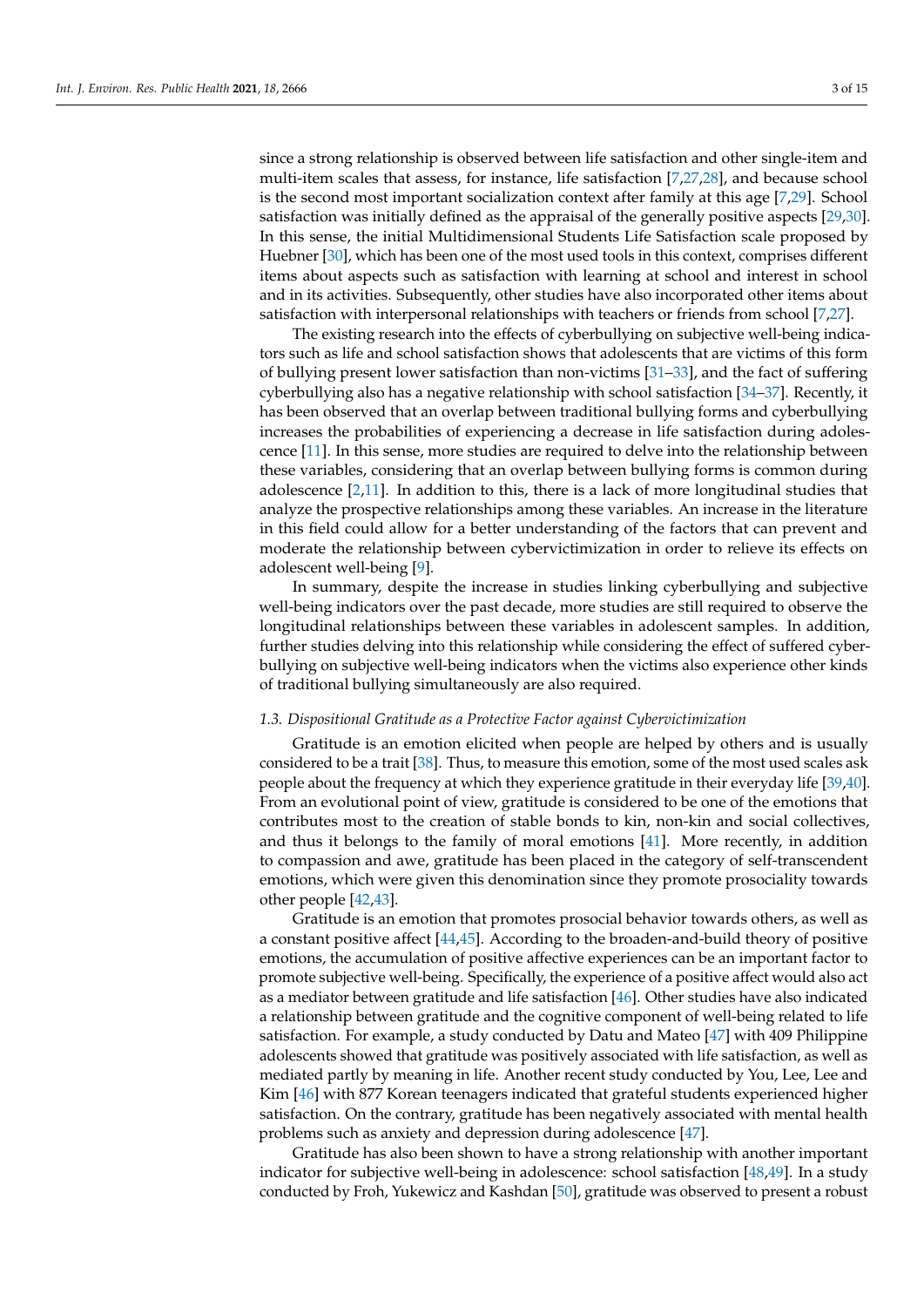relationship with school satisfaction. In this sense, other studies have also indicated that interventions promoting gratitude contribute to an increase in school satisfaction [\[51\]](#page-13-14).

Additionally, gratitude has been demonstrated to be a crucial protective factor for both preventing bullying [\[52\]](#page-13-15) and cyberbullying [\[53\]](#page-13-16). Recently, its mitigating effects on mental health problems have also been studied, for example, in cases of adolescent suicide [\[54\]](#page-13-17). Experiencing constant gratitude helps people to deal better with negative experiences (e.g., [\[55\]](#page-13-18)), and therefore this construct can be a key factor for the mitigation of the effects of bullying. In this sense, given the strong relationship between gratitude with life and school satisfaction, this trait emotion may have a mitigating effect on its relationship with cyberbullying victimization.

To summarize gratitude is a dispositional emotion that has a robust relationship with adolescent life and school satisfaction [\[37](#page-13-0)[,46\]](#page-13-9). Additionally, the constant experience of gratitude may help adolescents to deal better with negative experiences [\[54,](#page-13-17)[55\]](#page-13-18). However, more studies on the moderating role of gratitude on adolescent well-being indicators for victims of bullying and cyberbullying are necessary (e.g., [\[53\]](#page-13-16)). In this sense, the hypothesis that gratitude moderates the relationship between cyberbullying and life and school satisfaction is proposed.

#### *1.4. Present Study*

Most studies about cyberbullying have focused on its consequences for mental health [\[11\]](#page-12-3). However, in recent years, there has been a growing interest in relating this form of bullying with well-being indicators including life and school satisfaction [\[11](#page-12-3)[,32\]](#page-12-26). In this line, different studies have demonstrated that cyberbullying victimization is negatively related to different adolescent well-being indicators such as school and life satisfaction (e.g., [\[31](#page-12-23)[–34\]](#page-12-25)). Nevertheless, few works have considered this relationship when cyberbullying victims also suffer other forms of traditional bullying [\[11\]](#page-12-3).

Furthermore, there is a need for more longitudinal studies into the prospective relationships between these variables. In this context, a longitudinal methodology was used in this work, which was applied in two waves six months apart from each other in orther to 1) Assess the effect of suffering cybervictimization and other forms of traditional bullying simultaneously on school and life satisfaction. Thus, we developed hypothesis

**Hypothesis 1 (H1):** *Cybervictims who have also suffered other forms of victimization are expected to have increased possibilities of having lower levels of school and life satisfaction than non-victims.*

In another vein, a key aspect in these studies is to understand what protective factors can mitigate the effect of this form of victimization on well-being indicators [\[9,](#page-12-1)[11\]](#page-12-3). In this sense, some recent studies have demonstrated that dispositional gratitude can be a crucial factor in the prevention of cyberaggression [\[53\]](#page-13-16). However, little is known about the protective effect that this can have on bullying and cyberbullying victims. Since the experience of gratitude reduces the risk of suicidal ideation in adolescents and helps them to cope with negative experiences in a better way [\[54,](#page-13-17)[55\]](#page-13-18), it may exert a moderating effect on the prospective relationship between cybervictimization and life and school satisfaction. In this sense,

**Hypothesis 2 (H2):** *Gratitude will have a moderating effect on the relationship between cyberbullying victimization and school satisfaction.*

**Hypothesis 3 (H3):** *In the same line, propose that gratitude will have a moderating effect on life satisfaction.*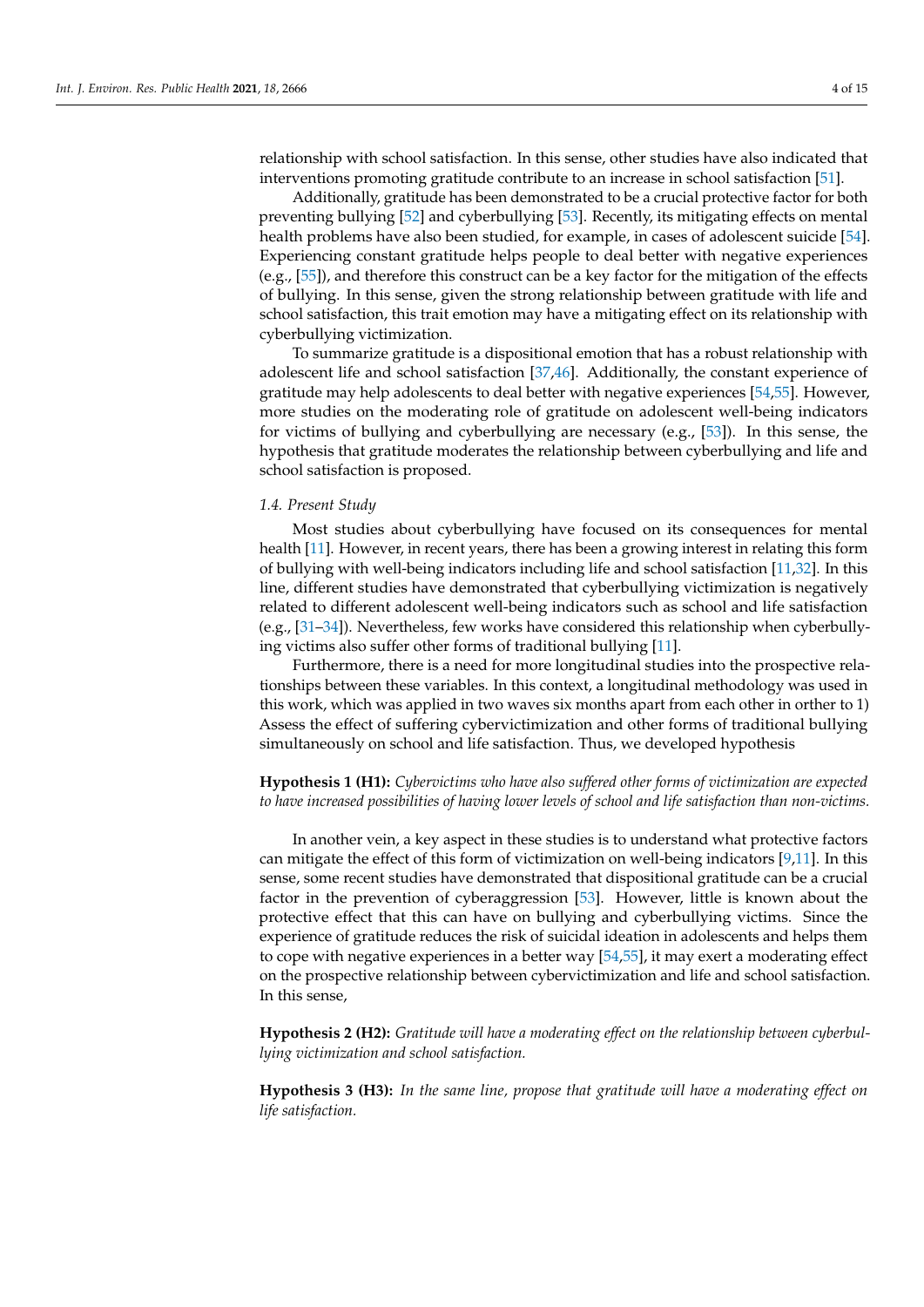#### **2. Materials and Methods**

## *2.1. Participants*

The sample of this study was taken from data collected for a project on the assessment of social–emotional skills, called "KUSI", which was implemented in private educational institutions in Lima (Peru). Data were collected in two waves, which were six months apart from each other.

The implementation of KUSI was comprised of all the students attending the sixth grade of primary school and first and second year of secondary school. Therefore, it was not necessary to select a sample for the study.

In total, 360 students participated in the data collection. Of this total, 292 students were part of the baseline and 270 were part of the final evaluation of the project. Comparing both groups, 235 students responded to both the baseline questionnaire and the final evaluation of the project. Of these 235 participants, 14 did not answer more than 10% of the questions related to the evaluated scales. In the end, the sample used for the analysis was composed of 221 participants.

At the global level, the mean age of participants was  $12.09$  (SD = 0.89) for the baseline and 12.54 (SD =  $0.93$ ) for the final assessment; likewise, the distribution by grade was 37.8% for the sixth grade of primary school, 36% for the first grade of secondary school and 26.2% for the second grade of secondary school.

#### *2.2. Procedure*

Participation was voluntary and confirmed with an informed consent form that was signed by guardians and given with the assent of the students. The study was approved by the Ethics Committee of Continental University (ethical approval code: 004-2019-CE-FH-UC; approval date: April 2019).

A letter explaining the objective of the program and the survey was sent to the students' guardians. If they agreed with the participation of their child, they had to sign and turn the informed consent form. In the case of student assent, students were asked to write down in their names on the assent form if they wanted to take part in the project.

The application of the instrument was conducted through a web form on the SurveyMonkey platform. The evaluation was conducted simultaneously in all sections that were part of the project. A personalized link was sent to students to identify the origin of the questionnaire answers and pair them with the corresponding information from the database.

Students that formed part of the evaluation completed the questionnaires using their personal laptops. Those students that did not want to take part in the study were taken to a separate room during the application of the survey. The average test time was about 35 min.

The program was implemented between May (T1) and November (T2) 2019 and the evaluations were conducted with the same cohort in both months.

### *2.3. Instrument*

A battery of scales from the Single School Well-being Questionnaire developed by the Ministry of Education of Peru [\[56\]](#page-13-19) was employed for data collection. this questionnaire comprises different scales in three dimensions: (1) socioemotional skills, (2) school climate and (3) a school violence scale. Cronbach's alpha ( $\alpha$ ) and McDonald's omega ( $\Omega$ ) were used for both the initial evaluation (T1) and the final evaluation (T2). In the reliability analysis, alphas are considered acceptable at (0.66) and good at (0.80) according to the internal consistency criteria established by Kline [\[57\]](#page-13-20) Likewise, confirmatory factor analysis (CFA) indexes were presented for both scales.

• Life Satisfaction: The Satisfaction with Life Scale for Children developed by Gaderman, Guhn and Zumbo [\[58\]](#page-13-21) was used to measure this construct. This is composed of five items (e.g., "In many senses, my life is similar to the life I'd like to have"). Answers were assessed with a five-point Likert scale in which 0 represented "never",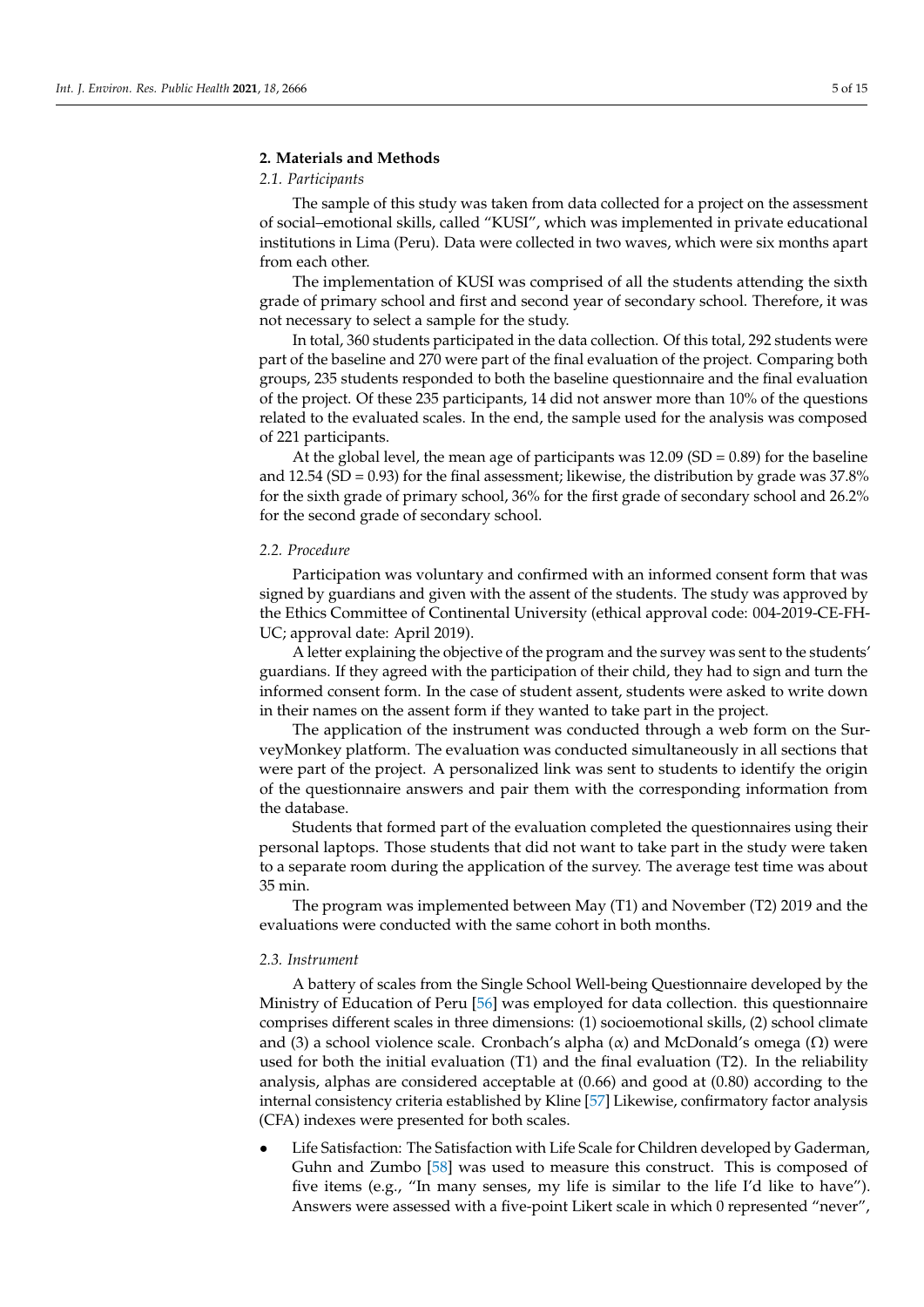1 represented "seldom", 2 represented "sometimes", 3 represented "usually" and 4 represented "always". To assess instrument reliability, the indicators were calculated and yielded the following values:  $\Omega_{T1} = 0.87$  and  $\Omega_{T2} = 0.87$ , as well as  $\alpha_{T1} = 0.87$  y  $\alpha_{T2}$  = 0.86. In the case of adjustment indicators for the confirmatory factor analysis (CFA), the values were a comparative fit index (CFI) of 0.99, Tucker–Lewis index (TLI) of 0.99 and root mean square error of approximation (RMSEA) of 0.06 for T1, and a CFI of 0.99, TLI of 0.98 and RMSEA of 0.07 for T2.

- School Satisfaction: The scale developed by Long, Huebner, Wedell and Hills [\[59\]](#page-13-22) was used, which is based on the instrument for school satisfaction in adolescents and has five items (e.g., "I learn quite a lot at school"). Answers were assessed with a five-point Likert scale in which 0 represented "never", 1 represented "seldom", 2 represented "sometimes", 3 represented "usually" and 4 represented "always". Regarding the adjustment indicators of CFA, a CFI of 0.96, TLI of 0.91 and RMSEA of 0.15 were found for T1, and a CFI of 1.00, TLI of 1.00 and RMSEA of 0.02 were found for T2. The reliability indicator values were as follows:  $\Omega = 0.86$  and  $\alpha = 0.86$  for T1 and  $\Omega$  = 0.89 and  $\alpha$  = 0.89 for T2.
- Cyberbullying Victimization: This scale was composed of four items (e.g., "I have been excluded or ignored from a social network or chat by a group of students"). It originated from a scale denominated as the National Survey of School Violence develop by the Minister of Education in Peru [\[60\]](#page-13-23). Each item addressed the prevalence of virtual violence that a student had suffered over the past month. This scale was assessed though a four-point Likert scale, where 0 represented "never", 1 represented "once", 2 represented "two to three times" and 3 represented "four or more times". Regarding the adjustment indicators of CFA, a CFI of 0.91, TLI of 0.80 and RMSEA of 0.09 was found for T1, with the best reliability indicators at T1 being an  $\Omega$  of 0.85 and  $\alpha$  of 0.60, whereas these values were a CFI of 0.97, TLI of 0.92 and RMSEA of 0.11 for T2. Reliability values were an  $\Omega$  of 0.82 and  $\alpha$  of 0.81.
- Bullying Victimization: This scale was composed of five items that measured the prevalence of direct aggressions toward students (e.g., "A student or a group of students beat me, kicked me or pushed me"). This scale was selected from the National Survey of School Violence by MINEDU [\[60\]](#page-13-23) and assessed the prevalence of aggression during the last month. This scale was based on a four-point Likert scale, where 0 represented "never", 1 represented "once", 2 represented "two to three times" and 3 represented "four or more times". Regarding the adjustment indexes of CFA, T1 showed a CFI of 0.99, TLI of 0.99 and RMSEA of 0.12, while T2 showed a CFI of 0.96, TLI of 0.90 and RMSEA of 0.09. In terms of reliability indicators, they were an  $\Omega$  of 0.65 and  $\alpha$  of 0.60 for T1, and an  $\Omega$  of 0.61 and  $\alpha$  of 0.63 for T2.
- Dispositional Gratitude: This scale was developed by Froh, Emmons, Card, Bono and Wilson [\[61\]](#page-13-24) and formed by four items from the gratitude questionnaire for adolescents, using a five-point-Likert scale where 0 represented "Totally disagree" and 4 represented "Totally agree". It contained items such as "I like to return favors" and "I appreciate other people helping me", among others. Regarding reliability indicators, an  $Ω$  of 0.84 and  $α$  of 0.85 were found for T1, and an  $Ω$  of 0.79 and  $α$  of 0.78 were found for T2. Finally, the adjustment indexes of CFA were a CFI of 1.0, TLI of 1.0 and RMSEA of 0.01 for T1, and a CFI of 0.99, TLI of 0.97 and RMSEA of 0.07 for T2.

## **3. Analysis Plan**

Before performing the calculations related to the objectives of this work, a confirmatory factor analysis (CFA) was conducted for each scale using the software AMOS v.22. To calculate factors, the robust maximum likelihood estimator (MLR) was employed. Regarding the adjustment indexes, those suggested by Marsh et al. (2004) and by Hu and Bentler (1998) were employed. These authors recommended a Tucker–Lewis index (TLI) and a comparative fit index (CFI) equal to or higher than 0.90, and a root mean square error of approximation (RMSEA) lower than 0.08. To calculate reliability, Cronbach's alpha  $(\alpha)$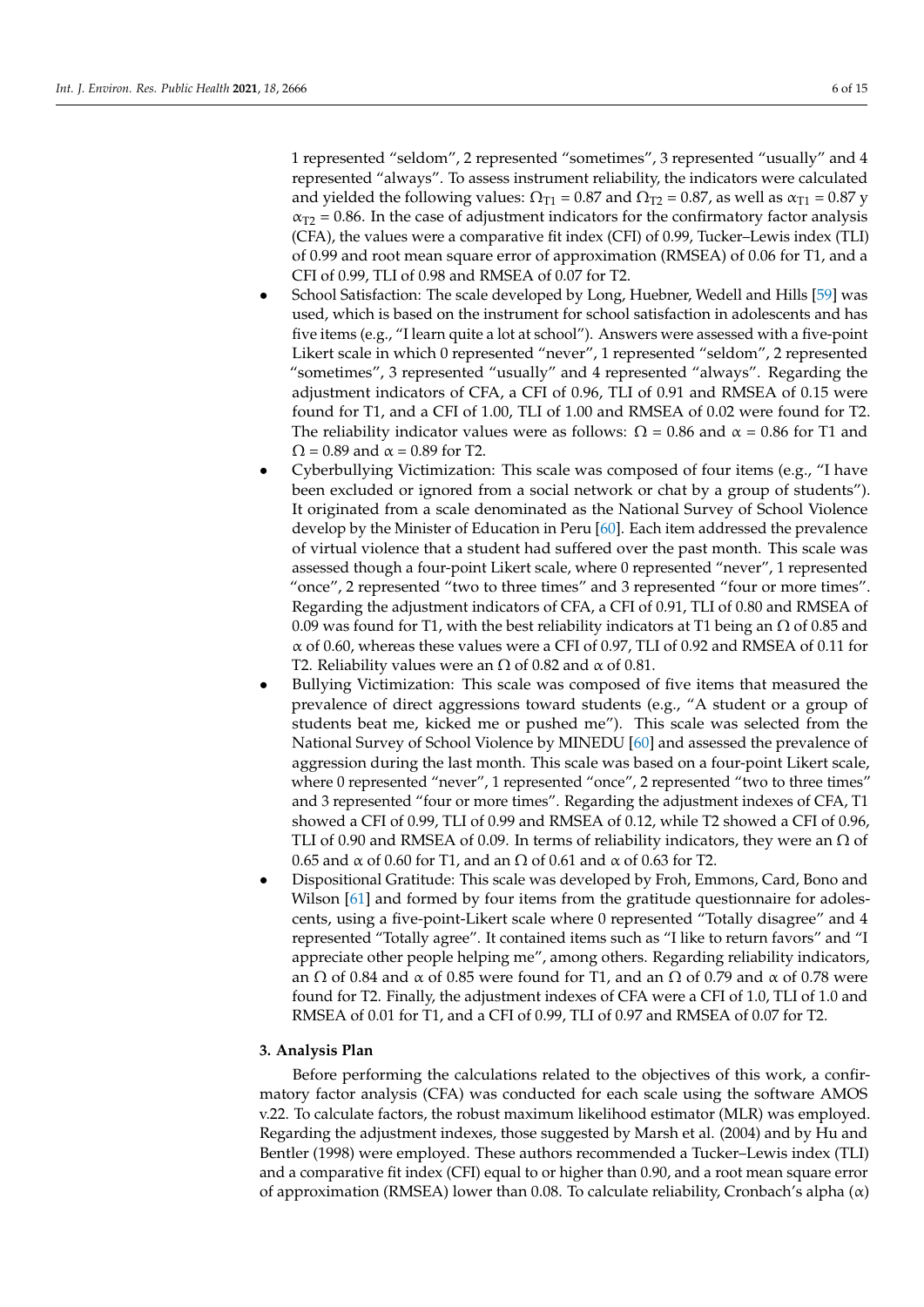and McDonald's omega  $(\Omega)$  were used for both the initial evaluation (T1) and the final evaluation (T2). For this analysis, alphas are considered acceptable at (0.66) and good at  $(0.80)$  according to the internal consistency criteria established by Kline  $[62]$ .

Subsequently, descriptive analyses were performed on the sociodemographic variables, including t-Student, Chi square and ANOVA, to compare variables by gender. Likewise, Pearson correlation analyses were carried out between variables.

For Hypothesis 1, a cluster analysis was employed to classify life and school satisfaction. This ordinal classification—low, medium and high—was conducted using Kmeans through SPSS v22. From cluster segmentation, a logistic regression was conducted to measure the reported effect of cybervictimization and also some kind of traditional bullying compared to not suffering any type of aggression on life and school satisfaction. To calculate this effect, logistic regression was used to calculate the odds ratios corresponding to an interval level (confidence interval (CI)) of 95%. In turn, to calculate the odds ratio, the life satisfaction was segmented through cluster analysis. The first cluster (*n* = 29, cluster center = 1.39) corresponded to low levels of life satisfaction, the second one ( $n = 99$ , cluster center = 2.60) corresponded to the medium level of life satisfaction and the third cluster to students to the higher life satisfaction ( $n = 94$ , cluster center = 3.62). In the case of school satisfaction, the same procedure was conducted using a K-means cluster; for this variable, the low, medium and high levels of school satisfaction had cluster centers at 1.27 (*n* = 11), = 2.65 (*n* = 74) and 3.72 (*n* = 137).

For Hypotheses 2 and 3, moderation analyses were performed using the PROCESS macro of SPSS v23 [\[62\]](#page-13-25). PROCESS uses ordinary least squares and a bias-corrected bootstrap method (with 5000 bootstrapped samples) to estimate conditional effects. This study employed model 1 from Preacher, Rucker and Hayes [\[63\]](#page-13-26).

For the calculation of moderation, the means of the variables analyzed were previously centered. Regarding the model interactions, probe interaction was set at *p* < 0.05; likewise, conditional values were  $SD - 1$ , mean and  $SD + 1$  of the levels of moderation employing the mean from the Johnson–Neyman technique.

#### **4. Results**

Table [1](#page-7-0) presents comparisons of the main sociodemographic variables by gener. In this table, males can be seen to have a higher mean age than females; likewise, there is a higher percentage of males in all grades assessed.

| <b>Variables</b>           | <b>Phase</b>   | <b>Boys</b> | Girls      | t or $\chi^2$ |
|----------------------------|----------------|-------------|------------|---------------|
|                            | <b>T1</b>      | 12.2(0.93)  | 11.9(0.77) | $2.95**$      |
| 1. Age                     | T <sub>2</sub> | 12.7(0.96)  | 12.3(0.83) | $2.76**$      |
| 2. Grade                   |                |             |            |               |
| Sixth of primary school    |                | 34.3%       | 39%        | $7.40*$       |
| First of secondary school  |                | 32.1%       | 15.9%      |               |
| Second of secondary school |                | 33.6%       | 45.1%      |               |
|                            | T1             | 1.5(0.86)   | 1.3(0.5)   | 2.07          |
| 3. Number of siblings      | T <sub>2</sub> | 1.6(0.87)   | 1.3(0.52)  | $2.78*$       |
| 4. Health                  |                |             |            |               |
| Bad                        |                | $0\%$       | $0\%$      | 2.57          |
| Regular                    |                | 8.7%        | 6%         |               |
| Good                       | T <sub>1</sub> | $60.9\%$    | 71.4%      |               |
| Excellent                  |                | 30.4%       | 22.6%      |               |

**Table 1.** Demographic variables of students by gender.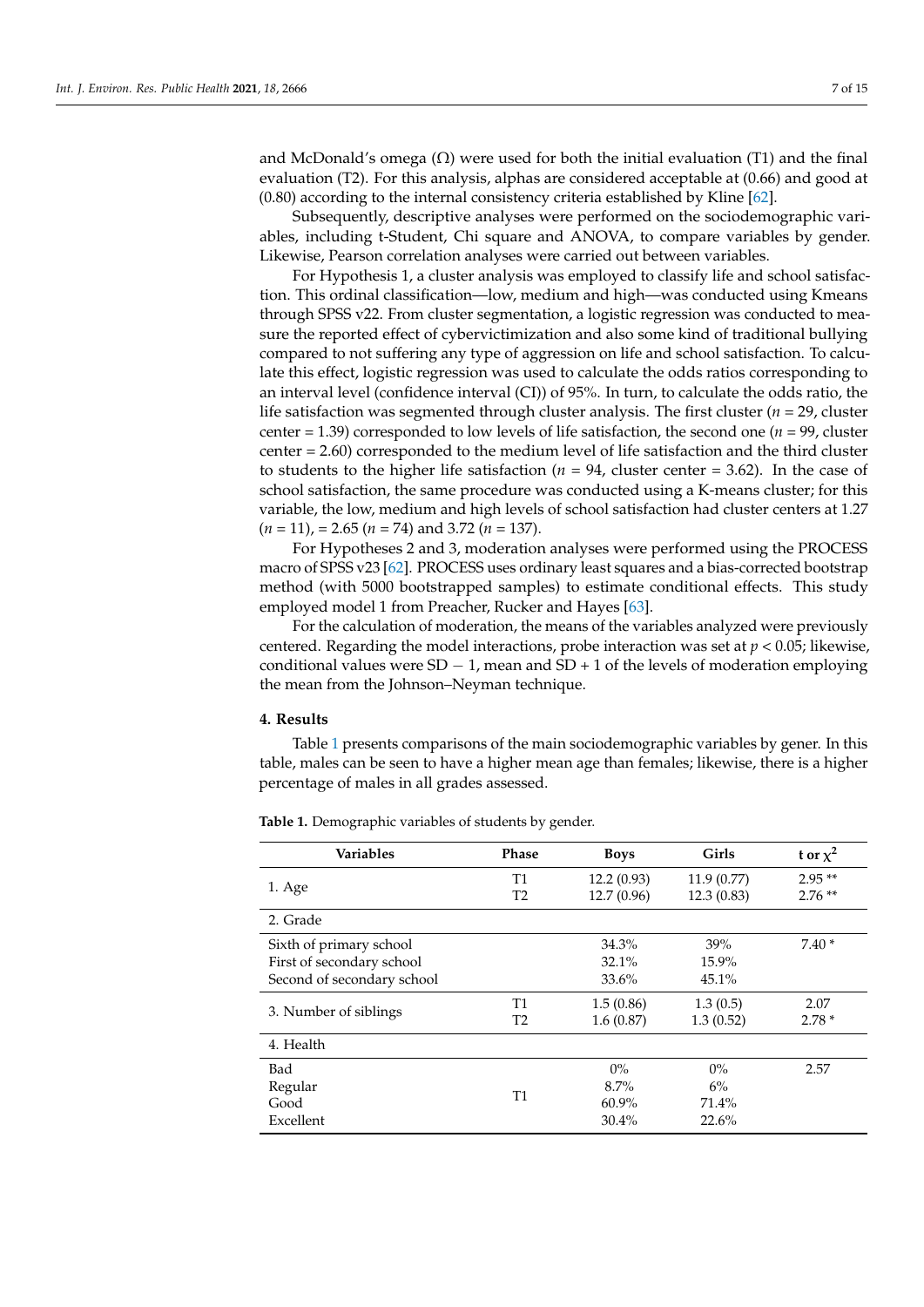<span id="page-7-0"></span>

| <b>Table 1.</b> Cont. |  |  |
|-----------------------|--|--|
|                       |  |  |

| Phase | <b>Boys</b>    | Girls      | t or $\chi^2$ |
|-------|----------------|------------|---------------|
|       | $0.7\%$        | $0\%$      | 4.49          |
|       | $7.1\%$        | 8.5%       |               |
|       | 57.9%          | 69.5%      |               |
|       | 34.3%          | 22%        |               |
| Τ1    | 7.78 (10.51)   | 4.83(3.83) | $2.43**$      |
| T2    | 7.32(8.39)     | 4.76(3.39) | $3.15**$      |
|       | T <sub>2</sub> |            |               |

Note: \*\* *p* < 0.0, \* *p* < 0.05.

Finally, regarding the mean of best friends, males presented higher scores than females for both the baseline and evaluation.

Regarding Hypothesis 1, Table [2](#page-7-1) presents the odds ratios (ORs) of those who suffered cyberbullying and also other types of traditional bullying at T1 over life and school satisfaction at T2. Concretely, 27% of cyberbullying victims in the sample suffered also at least one type of traditional bullying.

<span id="page-7-1"></span>**Table 2.** Logistic regression comparing cyberbullying victims who also suffered other kinds of traditional bullying with non-victims over life and school satisfaction. OR: odds ratio; CI: confidence interval; SE: standard error.

|                          | Life Satisfaction (T2) <sup>a</sup> |  | <i>v</i> -Value                 | School Satisfaction (T2) b | <i>v</i> -Value |      |
|--------------------------|-------------------------------------|--|---------------------------------|----------------------------|-----------------|------|
|                          | OR (95% CI)<br><b>SE</b>            |  | <b>SE</b><br><b>OR (95% CI)</b> |                            |                 |      |
| Cybervictims $+$<br>(T1) | $1.35(0.20-3.09)$ 0.33              |  | 0.001                           | $1.22(0.50-2.09)$          | 0.22            | 0.03 |
| No aggression            |                                     |  |                                 |                            |                 |      |

**<sup>+</sup>** This variable is based on those students who suffered cyberbullying and an additional some type of traditional bullying. <sup>a</sup> Dependent variable = life satisfaction, <sup>b</sup> Dependent variable = school satisfaction.

The results show that cyberbullying victims who simultaneously suffered other types of traditional bullying were more prone to be part of the group that experienced lower life satisfaction ( $OR = 1.35$ ,  $CI (0.20–3.09)$ . Additionally, in the case of school satisfaction, victims were observed to have odds of 1.22 of experiencing low levels of school satisfaction compared to those who did not suffer aggression.

Table [3](#page-7-2) presents descriptive indicators associated with each of the variables. At the general level, indicators related to life satisfaction presented higher levels at T1 compared to T2; the same tendency was observed for gratitude. In the case of cyberbullying, the indicator remained the same for both T1 and T2.

**Table 3.** Descriptive analysis and correlations among all the variables for T1 and T2.

<span id="page-7-2"></span>

| Variables                       | Mean (DE)  | Range   | 1        | $\overline{2}$ | 3        | 4        | 5        | 6       | 7        | 8                        |
|---------------------------------|------------|---------|----------|----------------|----------|----------|----------|---------|----------|--------------------------|
| 1. Life satisfaction (T1)       | 3.02(0.75) | $0 - 4$ |          |                |          |          |          |         |          |                          |
| 2. Life satisfaction (T2)       | 2.87(0.82) | $0 - 4$ | $0.50**$ |                |          |          |          |         |          |                          |
| 3. School satisfaction (T1)     | 3.26(0.69) | $0 - 4$ | $0.37**$ | $0.18**$       |          |          |          |         |          |                          |
| 4. School satisfaction (T2)     | 3.24(0.74) | $0 - 4$ | $0.15*$  | $0.32**$       | $0.45**$ |          |          |         |          |                          |
| 5. Cyberbullying (T1)           | 0.14(0.26) | $0 - 3$ | $-0.16*$ | $-0.24$ **     | $-0.15*$ | $-0.14*$ |          |         |          |                          |
| 6. Cyberbullying (T2)           | 0.14(0.30) | $0 - 3$ | $-0.04$  | $-0.13*$       | $-0.04$  | $-0.09$  | $0.26**$ |         |          |                          |
| 7. Dispositional Gratitude (T1) | 3.41(0.61) | $0 - 4$ | $0.29**$ | 0.004          | $0.36**$ | $0.13*$  | 0.05     | $-0.10$ |          |                          |
| 8. Dispositional Gratitude (T2) | 3.35(0.55) | $0 - 4$ | 0.06     | $0.23**$       | 0.08     | $0.29**$ | 0.07     | $-0.06$ | $0.32**$ | $\overline{\phantom{0}}$ |

Note: Cronbach's alpha coefficients are presented in parentheses. \*\* *p* < 0.0, \* *p* < 0.05.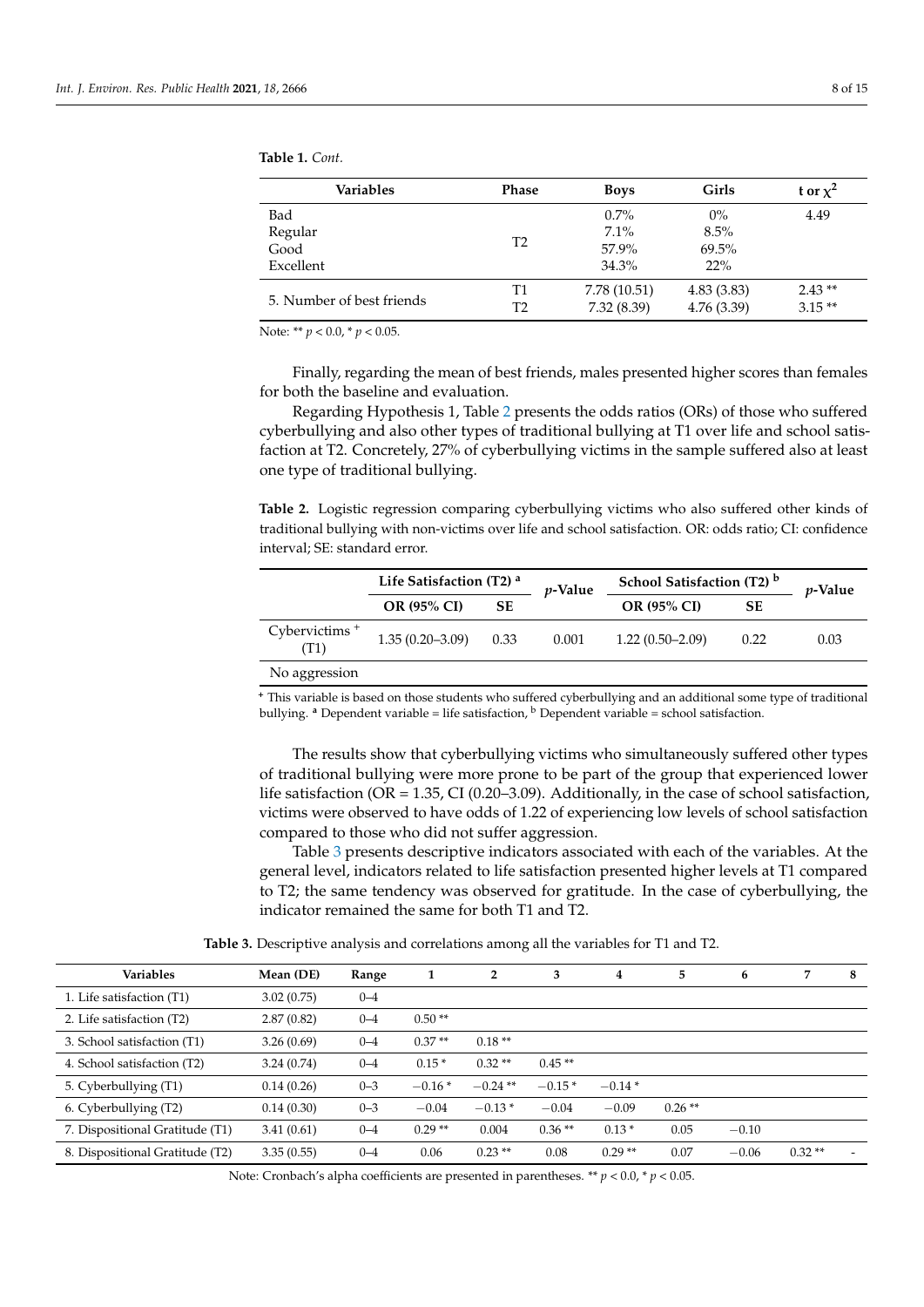Regarding the correlations, the results were mixed. One part of the relationships was found to be significant at a weak and moderate level [\[64\]](#page-13-27) and another part of the variables did not present significant correlations.

Regarding Hypothesis 2, Table [4](#page-8-0) shows the results of the interaction between dispositional gratitude (T1) and cyberbullying (T1). Model 1 incorporates dispositional gratitude (T1) and cyberbullying (T1) separately. Values are  $B = 0.02$ ,  $p > 0.05$  for dispositional gratitude and  $B = -0.76$ ,  $p < 0.05$  for cyberbullying. In Model 2, the moderator variable of dispositional gratitude and cyberbullying is included, which is significant (B = 0.77,  $p < 0.05$ ).

> <span id="page-8-0"></span>**Table 4.** Linear regression models for life satisfaction (Model 1) and Hayes linear regression considering dispositional gratitude as a moderator variable (Model 2).

| Dependent Variable = Life                                   | Model 1     |              | Model 2   |        |  |
|-------------------------------------------------------------|-------------|--------------|-----------|--------|--|
| Satisfaction (T2)                                           | В           |              | в         |        |  |
| Cyberbullying (T1)                                          | $-0.76**$   | $-3.58$      | $-0.83**$ | $-3.9$ |  |
| Dispositional Gratitude (T1)                                | 0.02        | 0.24         | 0.04      | 0.4    |  |
| Cyberbullying $(T1) \times$ Dispositional<br>Gratitude (T1) |             |              | $0.77*$   | 2.03   |  |
| R <sub>2</sub>                                              | 0.06        |              | 0.07      |        |  |
| F(df1, df2)                                                 | 6.42(2.219) | 5.71 (3.218) |           |        |  |
| Note: * $p < 0.01$ , ** $p < 0.05$ .                        |             |              |           |        |  |

Figure [1](#page-8-1) presents the moderation of gratitude and cyberbullying over life satisfaction. As observed in the graph, the slope of the regression is much steeper in those students with Figure 1 presents the moderation of gratitude and cyberbullying over life satisfaction. lower gratitude levels, meaning that these students would be more prone to a decrease in<br>with lower gratitude levels, meaning that these students would be more prone to a decrease in their life satisfaction when experiencing high levels of cyberbullying. Additionally, in the case of the group with high gratitude levels, life satisfaction was observed to be at stable levels regardless of the prevalence of cyberbullying. As observed in the graph, the slope of the regression is much steeper in those students

<span id="page-8-1"></span>

Figure 1. Regression and interaction between life satisfaction and dispositional gratitude considering low and high levels of cyberbullying.

Regarding Hypothesis 3, Tabl[e 5](#page-9-0) presents the results of the moderating effect of cyberbullying (T1) and dispositional gratitude (T1) on school satisfaction (T2) as a dependent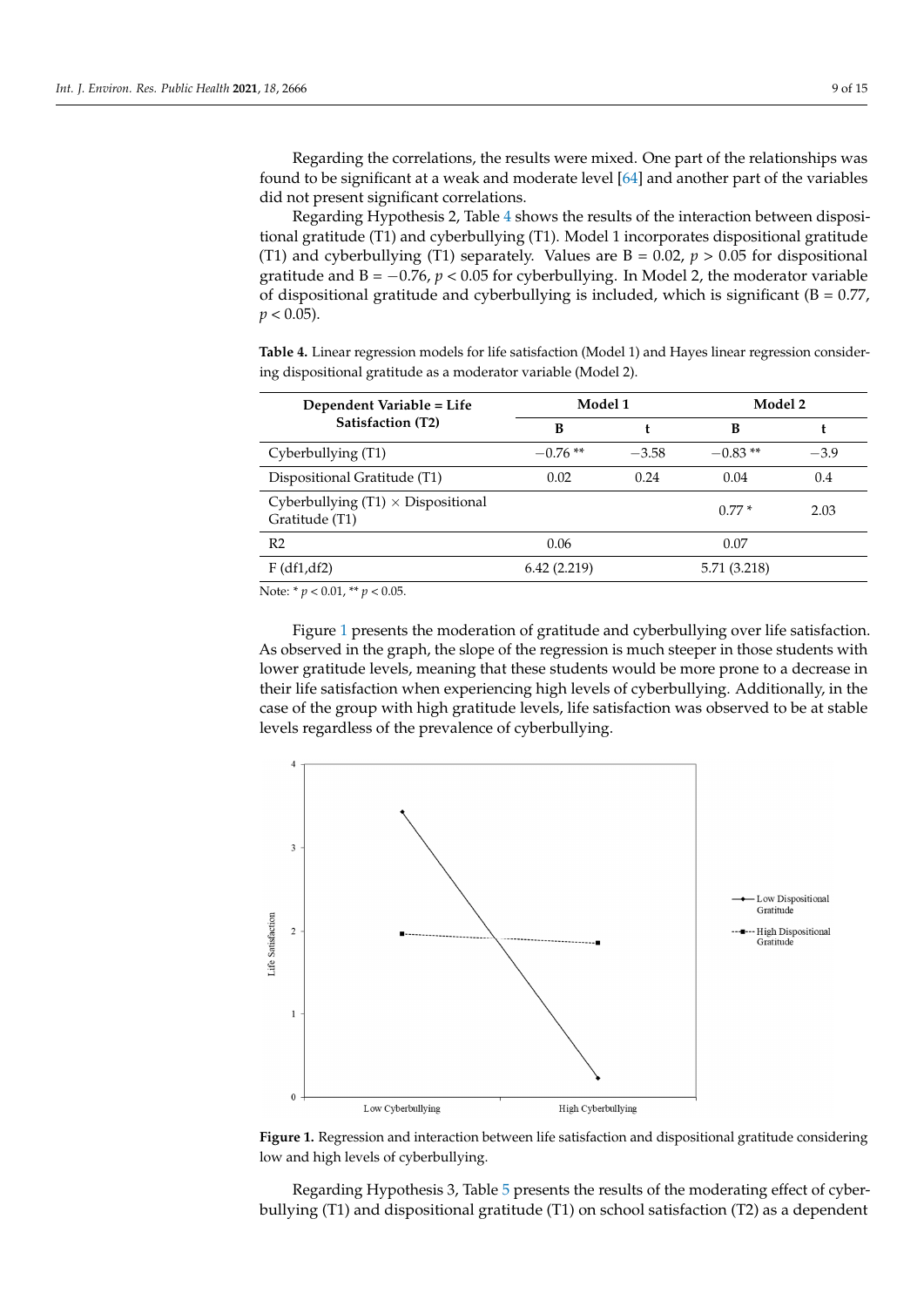variable. In Model 1, dispositional gratitude and cyberbullying are evaluated separately. The values were B =  $0.16$ ,  $p < 0.05$  for dispositional gratitude, and B =  $-0.41$ ,  $p < 0.05$  for cyberbullying. In Model 2, dispositional gratitude can be seen to have a significant effect on school satisfaction, with values of  $B = 0.17$ ,  $p < 0.05$ ; however, the interaction between cyberbullying and dispositional gratitude was not significant, at  $B = 0.29$ ,  $p > 0.05$ .

<span id="page-9-0"></span>**Table 5.** Linear regression models on school satisfaction (Model 1) and Hayes linear regression considering dispositional gratitude as a moderator variable (Model 2).

| Dependent Variable = School Satisfaction (T2)              | Model 1        |         | Model 2        |         |  |
|------------------------------------------------------------|----------------|---------|----------------|---------|--|
|                                                            | в              |         | в              |         |  |
| Cyberbullying (T1)                                         | $-0.41*$       | $-2.14$ | $-0.44**$      | $-2.25$ |  |
| Dispositional Gratitude (T1)                               | $0.16*$        | 1.98    | $0.17*$        | 2.04    |  |
| Cyberbullying $(T1) \times$ Dispositional Gratitude $(T1)$ |                |         | 0.29           | 0.83    |  |
| R <sub>2</sub>                                             | 0.04           |         | 0.04           |         |  |
| $F$ (df1,df2)                                              | 4.06<br>(2219) |         | 2.93<br>(3218) |         |  |

Note: \*\* *p* < 0.01, \* *p* < 0.05.

#### **5. Discussion**

As expressed in the international literature, cybervictims often also suffer other types of face-to-face bullying simultaneously [\[2\]](#page-11-1). In relation to that, the descriptive results of this study show that 27% of cyberbullying victims reported having suffered other types of traditional victimization simultaneously. These data are relevant because cyberbullying victims who suffer other types of victimization present higher levels of depression, suicidal ideation, substance use disorders and psychological distress [\[22,](#page-12-14)[65\]](#page-13-28), as well as lower subjective well-being [\[11\]](#page-12-3).

Therefore, the first objective of the study was to observe the longitudinal effect of suffering cybervictimization and also other kinds of traditional bullying on two subjective well-being indicators (life satisfaction and school satisfaction) compared to non-victim adolescents. Therefore, the hypothesis proposed is that victims were expected to experience lower levels of school and life satisfaction.

The results show that adolescents who suffer cybervictimization and other types of traditional bullying simultaneously have a greater probability of exhibiting lower levels of life and school satisfaction than non-victims. As commented above, these data are in agreement with previous data that show the negative mental health repercussions of suffering cyberbullying and other types of face-to-face aggressions [\[22](#page-12-14)[,66\]](#page-14-0). It should also be considered that adolescence is a period in which there is a systematic decrease in subjective well-being, especially from 11 years of age, which makes teenagers much more susceptible to different mental health problems [\[67,](#page-14-1)[68\]](#page-14-2). Thus, schools should promote the prevention of peer violence in order to stop further decreases in well-being and a subsequent increase in mental health problems. Considering the relevance of the school domain to subjective well-being during adolescence [\[28,](#page-12-20)[68\]](#page-14-2), suffering peer victimization and a reduction in school satisfaction can clearly become significant risk factors at these ages.

In this sense, the second hypothesis in this work was developed to observe the moderating effect of gratitude on the relationship between cyberbullying victimization and life satisfaction, specifically the moderating effect of gratitude on this relationship. The results obtained show first a strong negative relationship between cyberbullying and life satisfaction, but no significant relationship was observed between gratitude and life satisfaction. Despite this fact, gratitude does have a mitigating effect. The group of cyberbullying victims with a low prevalence of bullying and higher gratitude exhibited lower life satisfaction than victims with a low prevalence of bullying and low gratitude. This a priori result is unexpected because the experience of gratitude is usually strongly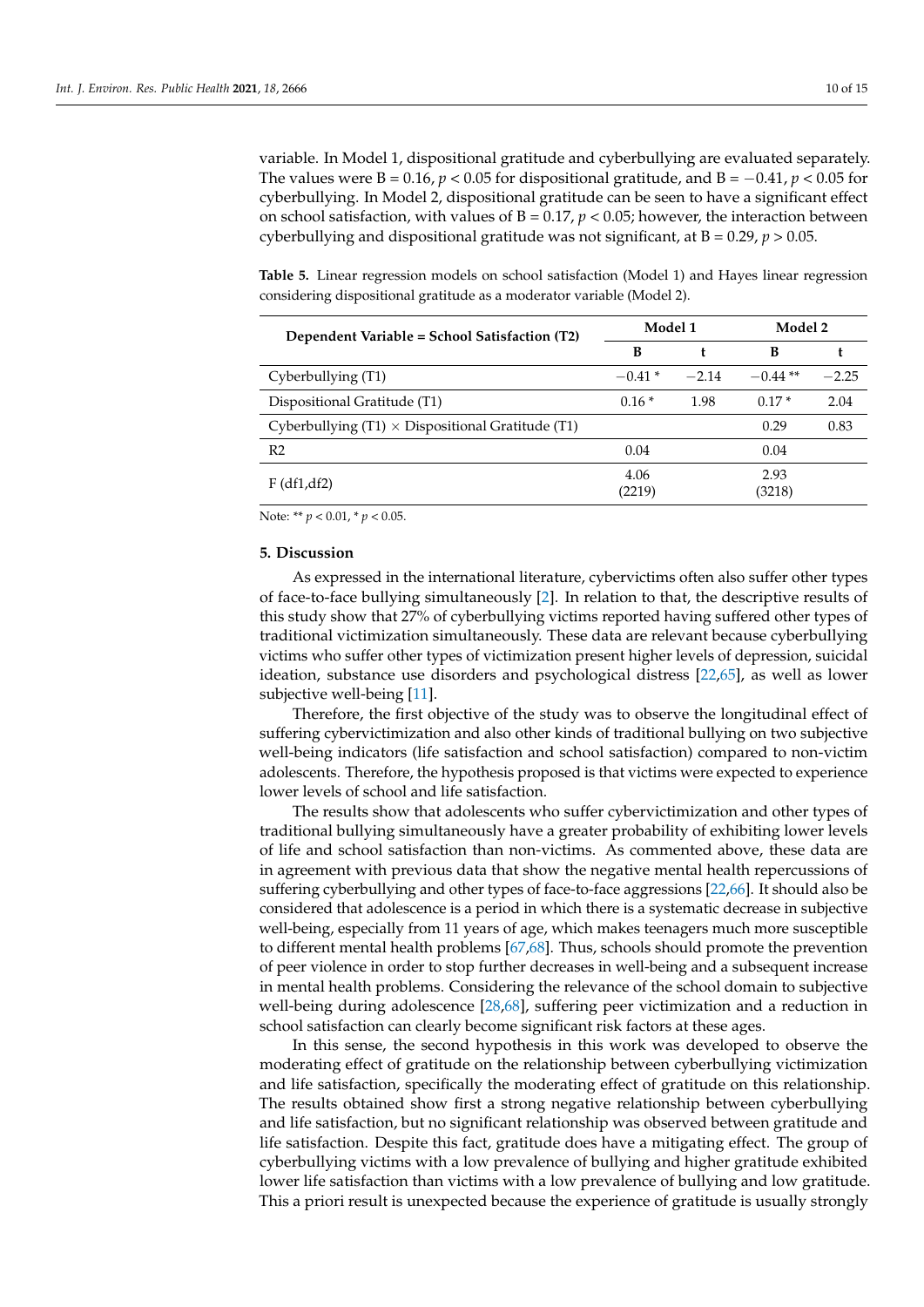related to life satisfaction in adolescence [\[48](#page-13-11)[,49\]](#page-13-12). Nevertheless, the results fir the conditional effect also indicate that when people suffer a high prevalence of cyberbullying, their life satisfaction only be slightly decreased due to gratitude, as opposed to victims who experience a high prevalence of cyberbullying and low gratitude, who suffer a sharp decrease in life satisfaction. Finally, it must be noted that, as the R2 of the model is relatively low and the size of the sample is not excessively large, the effects need to be interpreted with caution.

In this sense, based on the results, gratitude might act as a protective factor for cyberbullying and prevent an excessive decrease in life satisfaction. According to previous studies, people with high gratitude are characterized as having a broad social support network as this emotion promotes the maintenance of interpersonal relationships [\[39,](#page-13-2)[69\]](#page-14-3), as well as the accumulation of a constant positive affect [\[42\]](#page-13-5). Therefore, the experience of gratitude could encourage people to seek social and emotional support from others, which would mitigate the effect of cyberbullying on life satisfaction, as our results indicate.

In the same line, the third hypothesis of the study sought to determine whether gratitude exhibited a moderating effect on the relationship between cyberbullying and school satisfaction. The results show a strong negative relationship between cyberbullying and school satisfaction; however, the interaction between cyberbullying and gratitude in this case is not significant, and consequently gratitude cannot be said to exhibit a longitudinal moderating effect. One of the possible explanations for our results is that, since the indicator of school satisfaction measures the perception of adolescents about their school experience, although teenagers may perceive more support or even have more personal resources, their perception of school satisfaction does not necessarily improve if cyberbullying is still present in the peer group and the school does not take measures to reduce or prevent it. In this sense, all members of the school community play a crucial role in providing enough support to cyberbullying victims, so they can recover positive perception of the school experience.

Furthermore, the results of this model also show that the relationship between cyberbullying and school satisfaction is less strong than the relationship between cyberbullying and life satisfaction observed in the first moderating model. In this sense, it must be noted that in contrast with traditional bullying, cybervictimization occurs through social networks and therefore is not closely related to the time that an adolescent spends at school, as is the case with traditional bullying [\[70](#page-14-4)[,71\]](#page-14-5). This may explain the fact that this type of victimization seems to affect the global indicator of life satisfaction more than that of school satisfaction.

## **6. Conclusions**

The descriptive data from the study shows the repercussions of the overlap between traditional forms of victimization and cyberbullying on two fundamental indicators of adolescent subjective well-being, namely school and life satisfaction. Besides this, gratitude appears as a protective factor that mitigates the effect of cyberbullying on life satisfaction, but no moderating effect is observed in the case of school satisfaction.

As shown by the recent review conducted by Zych, Baldry and Farrington [\[72\]](#page-14-6) on the effectiveness of cyberbullying prevention programs, this type of victimization requires the development of skills to navigate the network safely and train teachers and parents in the external monitoring of the use of social networks. This represents a major challenge in countries such as Peru, where there is still a lack of public awareness about the existence of this type of victimization and its consequences. In this sense, it is first necessary for the educational community becomes aware that cyberbullying is a form of victimization through electronic devices and its main characteristics and consequences on well-being and mental health are known. Second, as indicated by the results of this study, it is advisable to support programs and actions that allow the cultivation of moral emotions such as gratitude from early ages, as they are a key element in the fight against these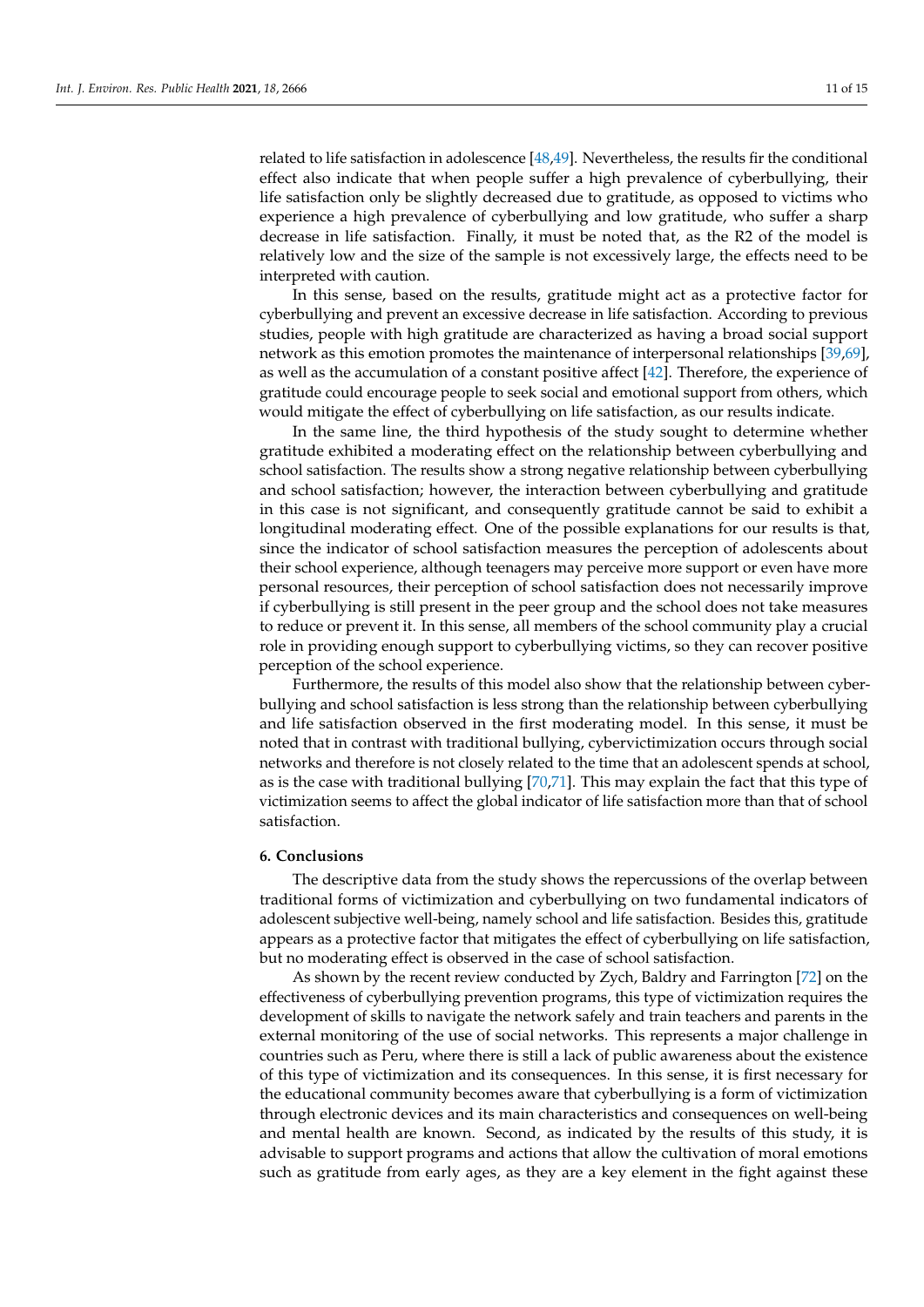forms of victimization. Since this is a form of aggression that occurs online, bullies often depersonalize victims, which promotes moral disengagement.

In this sense, dispositional gratitude implies the development of a constant assistance attitude that enables stability in the development of interpersonal relationships and constantly increases positive affects through prosocial behavior [\[39\]](#page-13-2). Thus, it may contribute to the prevention of cyberbullying behavior and be a protective factor for victims due to the personal resources provided by the constant experience of this emotion.

#### **7. Limitations**

It must be noted that this study included a small sample of adolescents, so it is important to conduct more research on the longitudinal relationships between these types of variables. Moreover, the sample included adolescents from private schools, and therefore these results should be replicated in public school contexts in Peru, where there is a higher prevalence of traditional forms of bullying and cyberbullying. The private school sample was from the metropolitan region; consequently, more studies are required in other Peruvian regions where there is sometimes no awareness about cyberbullying as a problem to be studied. It should be also noted that the R2 in the moderation model of gratitude over life satisfaction was quite low, which implies that the results need to be interpreted cautiously. Therefore, more longitudinal studies with larger samples are required to explore the type of relationship between the variables.

Finally, it is worth noting that this study deals with the two most cognitive indicators of subjective well-being: life satisfaction and school satisfaction. For future research, it would be interesting to use both cognitive and affective scales.

**Author Contributions:** Conceptualization, X.O., J.V. and R.M.; methodology, X.O., R.M.; software, R.M.; formal analysis, R.M., X.O.; investigation, X.O., J.V. and R.M.; writing—original draft, X.O. and J.V.; writing—review and editing, X.O., R.M. All authors have read and agreed to the published version of the manuscript.

**Funding:** This research received no external funding.

**Institutional Review Board Statement:** The study was conducted according to the guidelines of the Declaration of Helsinki, and approved by the Ethics Committee of Universidad Continental (the ethical approval code: 004-2019-CE-FH-UC; the approval date: April 2019).

**Informed Consent Statement:** Access to this data is restricted to the general public. To access this data, we had to apply for permission from the managers of the educational institutions that are part of the KUSI program.

**Conflicts of Interest:** The authors declare no conflict of interest.

#### **References**

- <span id="page-11-0"></span>1. Cosma, A.; Walsh, S.D.; Chester, K.L.; Callaghan, M.; Molcho, M.; Craig, W.; Pickett, W. Bullying victimization: Time trends and the overlap between traditional and cyberbullying across countries in Europe and North America. *Int. J. Public Health* **2020**, *65*, 75–85. [\[CrossRef\]](http://doi.org/10.1007/s00038-019-01320-2)
- <span id="page-11-1"></span>2. Waasdorp, T.E.; Bradshaw, C.P. The overlap between cyberbullying and traditional bullying. *J. Adolesc. Health* **2015**, *56*, 483–488. [\[CrossRef\]](http://doi.org/10.1016/j.jadohealth.2014.12.002)
- <span id="page-11-2"></span>3. Sarmiento, A.; Herrera-López, M.; Zych, I. Is cyberbullying a group process? Online and offline bystanders of cyberbullying act as defenders, reinforcers and outsiders. *Comput. Hum. Behav.* **2019**, *99*, 328–334. [\[CrossRef\]](http://doi.org/10.1016/j.chb.2019.05.037)
- <span id="page-11-3"></span>4. Modecki, K.L.; Minchin, J.; Harbaugh, A.G.; Guerra, N.G.; Runions, K.C. Bullying prevalence across contexts: A meta-analysis measuring cyber and traditional bullying. *J. Adolesc. Health* **2014**, *55*, 602–611. [\[CrossRef\]](http://doi.org/10.1016/j.jadohealth.2014.06.007)
- <span id="page-11-4"></span>5. Jadambaa, A.; Thomas, H.J.; Scott, J.G.; Graves, N.; Brain, D.; Pacella, R. Prevalence of traditional bullying and cyberbullying among children and adolescents in Australia: A systematic review and meta-analysis. *Aust. N. Z. J. Psychiatry* **2019**, *53*, 878–888. [\[CrossRef\]](http://doi.org/10.1177/0004867419846393) [\[PubMed\]](http://www.ncbi.nlm.nih.gov/pubmed/31067987)
- <span id="page-11-5"></span>6. Herrera-López, M.; Romera, E.M.; Ortega-Ruiz, R. Bullying y Cyberbullying en Latinoamérica. Un estudio bibliométrico. *Revista Mexicana de Investigación Educativa* **2018**, *23*, 125–155.
- <span id="page-11-6"></span>7. Oriol, X.; Miranda, R.; Amutio, A.; Acosta, H.C.; Mendoza, M.C.; Torres-Vallejos, J. Violent relationships at the socialecological level: A multi-mediation model to predict adolescent victimization by peers, bullying and depression in early and late adolescence. *PLoS ONE* **2017**, *12*, e174139. [\[CrossRef\]](http://doi.org/10.1371/journal.pone.0174139)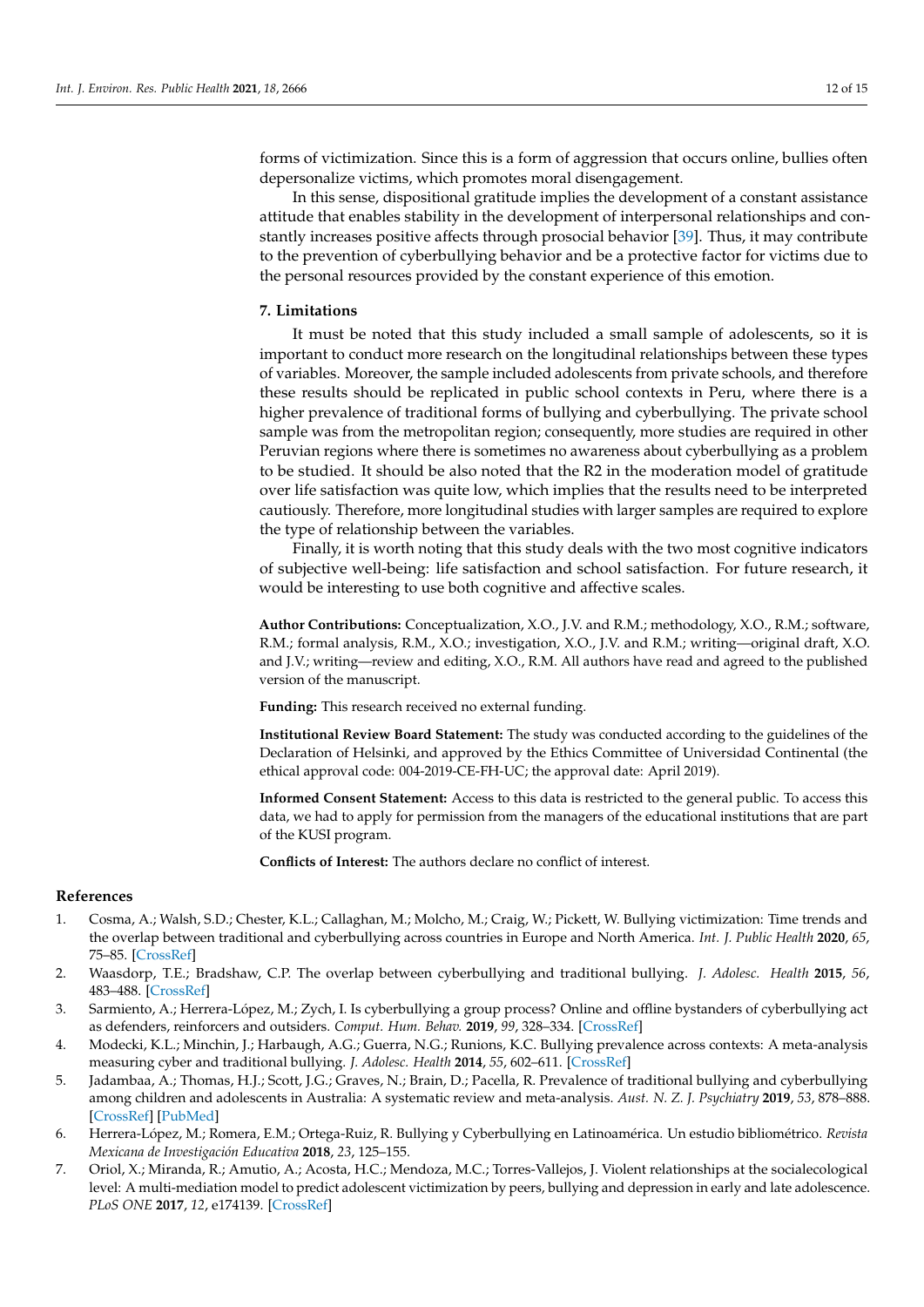- <span id="page-12-0"></span>8. Benavides, M.; Almonte, J.L.J.; de Leon Marquina, M.P. The Co-occurrence of domestic and child violence in urban Perú: Evidence from three regions. *J. Family Violence* **2015**, *30*, 1045–1053. [\[CrossRef\]](http://doi.org/10.1007/s10896-015-9745-3)
- <span id="page-12-1"></span>9. Miranda, R.; Oriol, X.; Amutio, A.; Ortúzar, H. Bullying en la adolescencia y satisfacción con la vida: ¿puede el apoyo de los adultos de la familia y de la escuela mitigar este efecto? *Revista de Psicodidáctica* **2019**, *24*, 39–45. [\[CrossRef\]](http://doi.org/10.1016/j.psicod.2018.07.001)
- <span id="page-12-2"></span>10. Borba, C.P.C.; Gelaye, B.; Zayas, L.; Ulloa, M.; Lavelle, J.; Mollica, R.F.; Henderson, D.C. Making strides towards better mental health care in Perú: Results from a primary care mental health training. *Int. J. Clin. Psychiatry Mental Health* **2015**, *3*, 9. [\[CrossRef\]](http://doi.org/10.12970/2310-8231.2015.03.01.3) [\[PubMed\]](http://www.ncbi.nlm.nih.gov/pubmed/27054141)
- <span id="page-12-3"></span>11. Oriol, X.; Miranda, R.; Amutio, A. Correlates of bullying victimization and sexual harassment: Implications for life satisfaction in late adolescents. *J. Sch. Nurs.* **2019**. [\[CrossRef\]](http://doi.org/10.1177/1059840519863845)
- <span id="page-12-4"></span>12. Malamud, O.; Cueto, S.; Cristia, J.; Beuermann, D.W. Do children benefit from internet access? Experimental evidence from Perú. *J. Dev. Econ.* **2019**, *138*, 41–56. [\[CrossRef\]](http://doi.org/10.1016/j.jdeveco.2018.11.005)
- <span id="page-12-5"></span>13. Li, Q. Bullying in the new playground: Research into cyberbullying and cyber victimization. *Australas. J. Educ. Technol.* **2007**, *23*, 435–454. [\[CrossRef\]](http://doi.org/10.14742/ajet.1245)
- <span id="page-12-6"></span>14. Bauman, S.; Toomey, R.B.; Walker, J.L. Associations among bullying, cyberbullying, and suicide in high school students. *J. Adolesc.* **2013**, *36*, 341–350. [\[CrossRef\]](http://doi.org/10.1016/j.adolescence.2012.12.001) [\[PubMed\]](http://www.ncbi.nlm.nih.gov/pubmed/23332116)
- <span id="page-12-7"></span>15. Slonje, R.; Smith, P.K.; Frisén, A. The nature of cyberbullying, and strategies for prevention. *Comput. Hum. Behav.* **2013**, *29*, 26–32. [\[CrossRef\]](http://doi.org/10.1016/j.chb.2012.05.024)
- <span id="page-12-8"></span>16. Smith, P.K.; Mahdavi, J.; Carvalho, M.; Fisher, S.; Russell, S.; Tippett, N. Cyberbullying: Its nature and impact in secondary school pupils. *J. Child Psychol. Psychiatry* **2008**, *49*, 376–385. [\[CrossRef\]](http://doi.org/10.1111/j.1469-7610.2007.01846.x) [\[PubMed\]](http://www.ncbi.nlm.nih.gov/pubmed/18363945)
- <span id="page-12-9"></span>17. Olweus, D.; Limber, S.P. Some problems with cyberbullying research. *Curr. Opin. Psychol.* **2018**, *19*, 139–143. [\[CrossRef\]](http://doi.org/10.1016/j.copsyc.2017.04.012) [\[PubMed\]](http://www.ncbi.nlm.nih.gov/pubmed/29279213)
- <span id="page-12-10"></span>18. Kowalski, R.M.; Limber, S.P.; McCord, A. A developmental approach to cyberbullying: Prevalence and protective factors. *Aggress. Violent Behav.* **2019**, *45*, 20–32. [\[CrossRef\]](http://doi.org/10.1016/j.avb.2018.02.009)
- <span id="page-12-11"></span>19. Baldry, A.C.; Blaya, C.; Farrington, D.P. (Eds.) *International Perspectives on Cyberbullying: Prevalence, Risk Factors and Interventions*; Springer: Berlin/Heidelberg, Germany, 2018. [\[CrossRef\]](http://doi.org/10.1007/978-3-319-73263-3)
- <span id="page-12-12"></span>20. Torres, F.C.; Vivas, G.M. Cyberbullying and education: A review of emergent issues in Latin America research. In *Cyberbullying across the Globe*; Springer: Cham, Switzerland, 2016; pp. 131–147. [\[CrossRef\]](http://doi.org/10.1007/978-3-319-25552-1_7)
- <span id="page-12-13"></span>21. Kowalski, R.M.; Limber, S.P. Psychological, physical, and academic correlates of cyberbullying and traditional bullying. *J. Adolesc. Health* **2013**, *53*, S13–S20. [\[CrossRef\]](http://doi.org/10.1016/j.jadohealth.2012.09.018)
- <span id="page-12-14"></span>22. Turner, H.A.; Shattuck, A.; Finkelhor, D.; Hamby, S. Effects of poly-victimization on adolescent social support, self-concept, and psychological distress. *J. Interpers. Violence* **2017**, *32*, 755–780. [\[CrossRef\]](http://doi.org/10.1177/0886260515586376) [\[PubMed\]](http://www.ncbi.nlm.nih.gov/pubmed/26033616)
- <span id="page-12-15"></span>23. Van Geel, M.; Vedder, P.; Tanilon, J. Relationship between peer victimization, cyberbullying, and suicide in children and adolescents: A meta-analysis. *JAMA Pediatrics* **2014**, *168*, 435–442. [\[CrossRef\]](http://doi.org/10.1001/jamapediatrics.2013.4143) [\[PubMed\]](http://www.ncbi.nlm.nih.gov/pubmed/24615300)
- <span id="page-12-16"></span>24. Fisher, B.W.; Gardella, J.H.; Teurbe-Tolon, A.R. Peer cybervictimization among adolescents and the associated internalizing and externalizing problems: A meta-analysis. *J. Youth Adolesc.* **2016**, *45*, 1727–1743. [\[CrossRef\]](http://doi.org/10.1007/s10964-016-0541-z) [\[PubMed\]](http://www.ncbi.nlm.nih.gov/pubmed/27447707)
- <span id="page-12-17"></span>25. Casas, F. Subjective social indicators and child and adolescent well-being. *Child Indic. Res.* **2011**, *4*, 555–575. [\[CrossRef\]](http://doi.org/10.1007/s12187-010-9093-z)
- <span id="page-12-18"></span>26. Jebb, A.T.; Morrison, M.; Tay, L.; Diener, E. Subjective Well-Being around the World: Trends and Predictors across the Life Span. *Psychol. Sci.* **2020**, *31*, 293–305. [\[CrossRef\]](http://doi.org/10.1177/0956797619898826) [\[PubMed\]](http://www.ncbi.nlm.nih.gov/pubmed/32045327)
- <span id="page-12-19"></span>27. Casas, F.; González, M. School: One world or two worlds? Children's perspectives. *Child. Youth Serv. Rev.* **2017**, *80*, 157–170. [\[CrossRef\]](http://doi.org/10.1016/j.childyouth.2017.06.054)
- <span id="page-12-20"></span>28. Varela, J.J.; Zimmerman, M.A.; Ryan, A.M.; Stoddard, S.A.; Heinze, J.E.; Alfaro, J. Life satisfaction, school satisfaction, and school violence: A mediation analysis for Chilean adolescent victims and perpetrators. *Child Indic. Res.* **2018**, *11*, 487–505. [\[CrossRef\]](http://doi.org/10.1007/s12187-016-9442-7)
- <span id="page-12-21"></span>29. Jiang, X.; Huebner, E.S.; Siddall, J. A short-term longitudinal study of differential sources of school-related social support and adolescents' school satisfaction. *Soc. Indic. Res.* **2013**, *114*, 1073–1086. [\[CrossRef\]](http://doi.org/10.1007/s11205-012-0190-x)
- <span id="page-12-22"></span>30. Huebner, E.S. Conjoint analyses of the students' life satisfaction scale and the Piers-Harris self-concept scale. *Psychol. Sch.* **1994**, *31*, 273–277. [\[CrossRef\]](http://doi.org/10.1002/1520-6807(199410)31:4<273::AID-PITS2310310404>3.0.CO;2-A)
- <span id="page-12-23"></span>31. Moore, P.M.; Huebner, E.S.; Hills, K.J. Electronic bullying and victimization and life satisfaction in middle school students. *Soc. Indic. Res.* **2012**, *107*, 429–447. [\[CrossRef\]](http://doi.org/10.1007/s11205-011-9856-z)
- <span id="page-12-26"></span>32. Varela, J.J.; Guzmán, J.; Alfaro, J.; Reyes, F. Bullying, cyberbullying, student life satisfaction and the community of Chilean adolescents. *Appl. Res. Qual. Life* **2019**, *14*, 705–720. [\[CrossRef\]](http://doi.org/10.1007/s11482-018-9610-7)
- <span id="page-12-24"></span>33. Arnarsson, A.; Nygren, J.; Nyholm, M.; Torsheim, T.; Augustine, L.; Bjereld, Y.; Markkanen, I.; Schnohr, C.W.; Rasmussen, M.; Nielsen, L.; et al. Cyberbullying and traditional bullying among Nordic adolescents and their impact on life satisfaction. *Scand. J. Public Health* **2020**, *48*, 502–510. [\[CrossRef\]](http://doi.org/10.1177/1403494818817411)
- <span id="page-12-25"></span>34. Arslan, S.; Savaser, S.; Hallett, V.; Balci, S. Cyberbullying among primary school students in Turkey: Self-reported prevalence and associations with home and school life. *Cyberpsychology Behav. Soc. Netw.* **2012**, *15*, 527–533. [\[CrossRef\]](http://doi.org/10.1089/cyber.2012.0207)
- 35. Navarro, R.; Ruiz-Oliva, R.; Larrañaga, E.; Yubero, S. The impact of cyberbullying and social bullying on optimism, global and school-related happiness and life satisfaction among 10–12-year-old schoolchildren. *Appl. Res. Qual. Life* **2020**, *10*, 15–36. [\[CrossRef\]](http://doi.org/10.1007/s11482-013-9292-0)
- 36. Ramos Salazar, L. Cyberbullying victimization as a predictor of cyberbullying perpetration, body image dissatisfaction, healthy eating and dieting behaviors, and life satisfaction. *J. Interpers. Violence* **2021**, *36*, 354–380. [\[CrossRef\]](http://doi.org/10.1177/0886260517725737)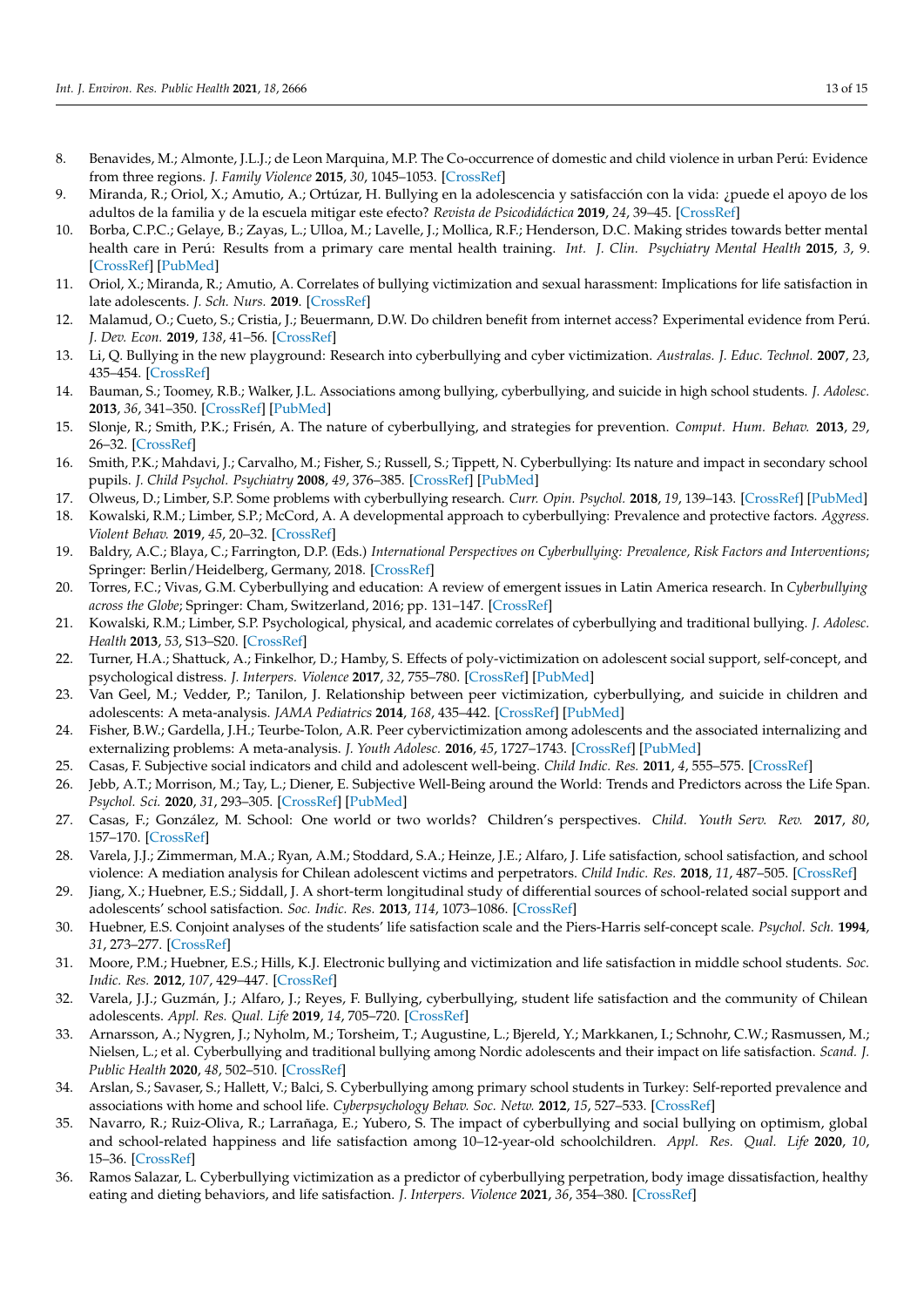- <span id="page-13-0"></span>37. Leung, A.N.M.; Wong, N.; Farver, J.M. Cyberbullying in Hong Kong Chinese students: Life satisfaction, and the moderating role of friendship qualities on cyberbullying victimization and perpetration. *Personal. Individ. Differ.* **2018**, *133*, 7–12. [\[CrossRef\]](http://doi.org/10.1016/j.paid.2017.07.016)
- <span id="page-13-1"></span>38. Wood, A.M.; Maltby, J.; Stewart, N.; Joseph, S. Conceptualizing gratitude and appreciation as a unitary personality trait. *Personal. Individ. Differ.* **2018**, *44*, 621–632. [\[CrossRef\]](http://doi.org/10.1016/j.paid.2007.09.028)
- <span id="page-13-2"></span>39. Emmons, R.A.; McCullough, M.E.; Tsang, J.A. The assessment of gratitude. In *Positive Psychological Assessment: A Handbook of Models and Measures*; American Psychological Association: Washington, DC, USA, 2003. [\[CrossRef\]](http://doi.org/10.1037/10612-021)
- <span id="page-13-3"></span>40. Oriol, X.; Unanue, J.; Miranda, R.; Amutio, A.; Bazán, C. Self-transcendent aspirations and life satisfaction: The moderated mediation role of gratitude considering conditional effects of affective and cognitive empathy. *Front. Psychol.* **2020**, *11*, 2105. [\[CrossRef\]](http://doi.org/10.3389/fpsyg.2020.02105) [\[PubMed\]](http://www.ncbi.nlm.nih.gov/pubmed/32982861)
- <span id="page-13-4"></span>41. Haidt, J. The new synthesis in moral psychology. *Science* **2007**, *316*, 998–1002. [\[CrossRef\]](http://doi.org/10.1126/science.1137651) [\[PubMed\]](http://www.ncbi.nlm.nih.gov/pubmed/17510357)
- <span id="page-13-5"></span>42. Stellar, J.E.; Gordon, A.M.; Piff, P.K.; Cordaro, D.; Anderson, C.L.; Bai, Y.; Keltner, D. Self-transcendent emotions and their social functions: Compassion, gratitude, and awe bind us to others through prosociality. *Emot. Rev.* **2017**, *9*, 200–207. [\[CrossRef\]](http://doi.org/10.1177/1754073916684557)
- <span id="page-13-6"></span>43. Van Cappellen, P.; Saroglou, V.; Iweins, C.; Piovesana, M.; Fredrickson, B.L. Self-transcendent positive emotions increase spirituality through basic world assumptions. *Cogn. Emotion* **2013**, *27*, 1378–1394. [\[CrossRef\]](http://doi.org/10.1080/02699931.2013.787395)
- <span id="page-13-7"></span>44. Fredrickson, B.L. Positive emotions broaden and build. In *Advances in Experimental Social Psychology*; Elsevier: Amsterdam, The Netherlands, 2013; Volume 47, pp. 1–53. [\[CrossRef\]](http://doi.org/10.1016/B978-0-12-407236-7.00001-2)
- <span id="page-13-8"></span>45. Fredrickson, B.L. The broaden-and-build theory of positive emotions. *Philos. Trans. R. Soc. Lond. B Biol. Sci.* **2004**, *359*, 1367–1377. [\[CrossRef\]](http://doi.org/10.1098/rstb.2004.1512) [\[PubMed\]](http://www.ncbi.nlm.nih.gov/pubmed/15347528)
- <span id="page-13-9"></span>46. Sun, P.; Kong, F. Affective mediators of the influence of gratitude on life satisfaction in late adolescence. *Soc. Indic. Res.* **2013**, *114*, 1361–1369. [\[CrossRef\]](http://doi.org/10.1007/s11205-013-0333-8)
- <span id="page-13-10"></span>47. Datu, J.A.D.; Mateo, N.J. Gratitude and life satisfaction among Filipino adolescents: The mediating role of meaning in life. *Int. J. Adv. Couns.* **2015**, *37*, 198–206. [\[CrossRef\]](http://doi.org/10.1007/s10447-015-9238-3)
- <span id="page-13-11"></span>48. You, S.; Lee, J.; Lee, Y.; Kim, E. Gratitude and life satisfaction in early adolescence: The mediating role of social support and emotional difficulties. *Personal. Individ. Differ.* **2018**, *130*, 122–128. [\[CrossRef\]](http://doi.org/10.1016/j.paid.2018.04.005)
- <span id="page-13-12"></span>49. Tian, L.; Du, M.; Huebner, E.S. The effect of gratitude on elementary school students' subjective well-being in schools: The mediating role of prosocial behavior. *Soc. Indic. Res.* **2015**, *122*, 887–904. [\[CrossRef\]](http://doi.org/10.1007/s11205-014-0712-9)
- <span id="page-13-13"></span>50. Froh, J.J.; Yurkewicz, C.; Kashdan, T.B. Gratitude and subjective well-being in early adolescence: Examining gender differences. *J. Adolesc.* **2009**, *32*, 633–650. [\[CrossRef\]](http://doi.org/10.1016/j.adolescence.2008.06.006)
- <span id="page-13-14"></span>51. Tian, L.; Chu, S.; Huebner, E.S. The chain of relationships among gratitude, prosocial behavior and elementary school students' school satisfaction: The role of school affect. *Child Indic. Res.* **2016**, *9*, 515–532. [\[CrossRef\]](http://doi.org/10.1007/s12187-015-9318-2)
- <span id="page-13-15"></span>52. Froh, J.J.; Sefick, W.J.; Emmons, R.A. Counting blessings in early adolescents: An experimental study of gratitude and subjective well-being. *J. Sch. Psychol.* **2008**, *46*, 213–233. [\[CrossRef\]](http://doi.org/10.1016/j.jsp.2007.03.005)
- <span id="page-13-16"></span>53. Chamizo-Nieto, M.T.; Rey, L.; Pellitteri, J. Gratitude and emotional intelligence as protective factors against cyber-aggression: Analysis of a mediation model. *Int. J. Environ. Res. Public Health* **2020**, *17*, 4475. [\[CrossRef\]](http://doi.org/10.3390/ijerph17124475)
- <span id="page-13-17"></span>54. Rey, L.; Quintana-Orts, C.; Mérida-López, S.; Extremera, N. Being bullied at school: Gratitude as potential protective factor for suicide risk in adolescents. *Front. Psychol.* **2019**, *10*, 662. [\[CrossRef\]](http://doi.org/10.3389/fpsyg.2019.00662)
- <span id="page-13-18"></span>55. Lambert, N.M.; Fincham, F.D.; Stillman, T.F. Gratitude and depressive symptoms: The role of positive reframing and positive emotion. *Cogn. Emot.* **2012**, *26*, 615–633. [\[CrossRef\]](http://doi.org/10.1080/02699931.2011.595393)
- <span id="page-13-19"></span>56. Ministerio de Educación del Perú. Análisis psicométrico del Cuestionario de Bienestar Escolar de Primaria y Secundaria-Estudio Piloto. 2013. Available online: <https://repositorio.minedu.gob.pe/handle/MINEDU/6007> (accessed on 20 April 2020).
- <span id="page-13-20"></span>57. Kline, T.J.B. *Psychological Testing: A Practical Approach to Design and Evaluation*; Sage Publications: Thousand Oaks, CA, USA, 2005; Available online: <https://methods.sagepub.com/book/psychological-testing> (accessed on 15 May 2020).
- <span id="page-13-21"></span>58. Gadermann, A.M.; Guhn, M.; Zumbo, B.D. Investigating the substantive aspect of construct validity for the satisfaction with life scale adapted for children: A focus on cognitive processes. *Soc. Indic. Res.* **2011**, *100*, 37–60. [\[CrossRef\]](http://doi.org/10.1007/s11205-010-9603-x)
- <span id="page-13-22"></span>59. Long, R.F.; Huebner, E.S.; Wedell, D.H.; Hills, K.J. Measuring school-related subjective well-being in adolescents. *Am. J. Orthopsychiatry* **2012**, *82*, 50. [\[CrossRef\]](http://doi.org/10.1111/j.1939-0025.2011.01130.x) [\[PubMed\]](http://www.ncbi.nlm.nih.gov/pubmed/22239393)
- <span id="page-13-23"></span>60. Ministerio de Educación del Perú. Encuesta Nacional de Violencia Escolar (ENCEVE). 2017. Available online: [http://escale.](http://escale.minedu.gob.pe/) [minedu.gob.pe/](http://escale.minedu.gob.pe/) (accessed on 13 April 2020).
- <span id="page-13-24"></span>61. Froh, J.J.; Emmons, R.A.; Card, N.A.; Bono, G.; Wilson, J.A. Gratitude and the reduced costs of materialism in adolescents. *J. Happiness Stud.* **2011**, *12*, 289–302. [\[CrossRef\]](http://doi.org/10.1007/s10902-010-9195-9)
- <span id="page-13-25"></span>62. Kline, R.B. Exploratory and confirmatory factor analysis. In *Applied Quantitative Analysis Education and the Social Sciences*; Petscher, Y., Schatschneider, C., Compton, D.L., Eds.; Routledge: New York, NY, USA, 2013; pp. 171–207.
- <span id="page-13-26"></span>63. Preacher, K.J.; Rucker, D.D.; Hayes, A.F. Addressing moderated mediation hypotheses: Theory, methods, and prescriptions. *Multivar. Behav. Res.* **2007**, *42*, 185–227. [\[CrossRef\]](http://doi.org/10.1080/00273170701341316)
- <span id="page-13-27"></span>64. Darlington, R.B.; Hayes, A.F. *Regression Analysis and Linear Models: Concepts, Applications, and Implementation*; Guilford Publications: New York, NY, USA, 2016.
- <span id="page-13-28"></span>65. Ford, J.D.; Elhai, J.D.; Connor, D.F.; Frueh, B.C. Poly-victimization and risk of posttraumatic, depressive, and substance use disorders and involvement in delinquency in a national sample of adolescents. *J. Adolesc. Health* **2010**, *46*, 545–552. [\[CrossRef\]](http://doi.org/10.1016/j.jadohealth.2009.11.212)